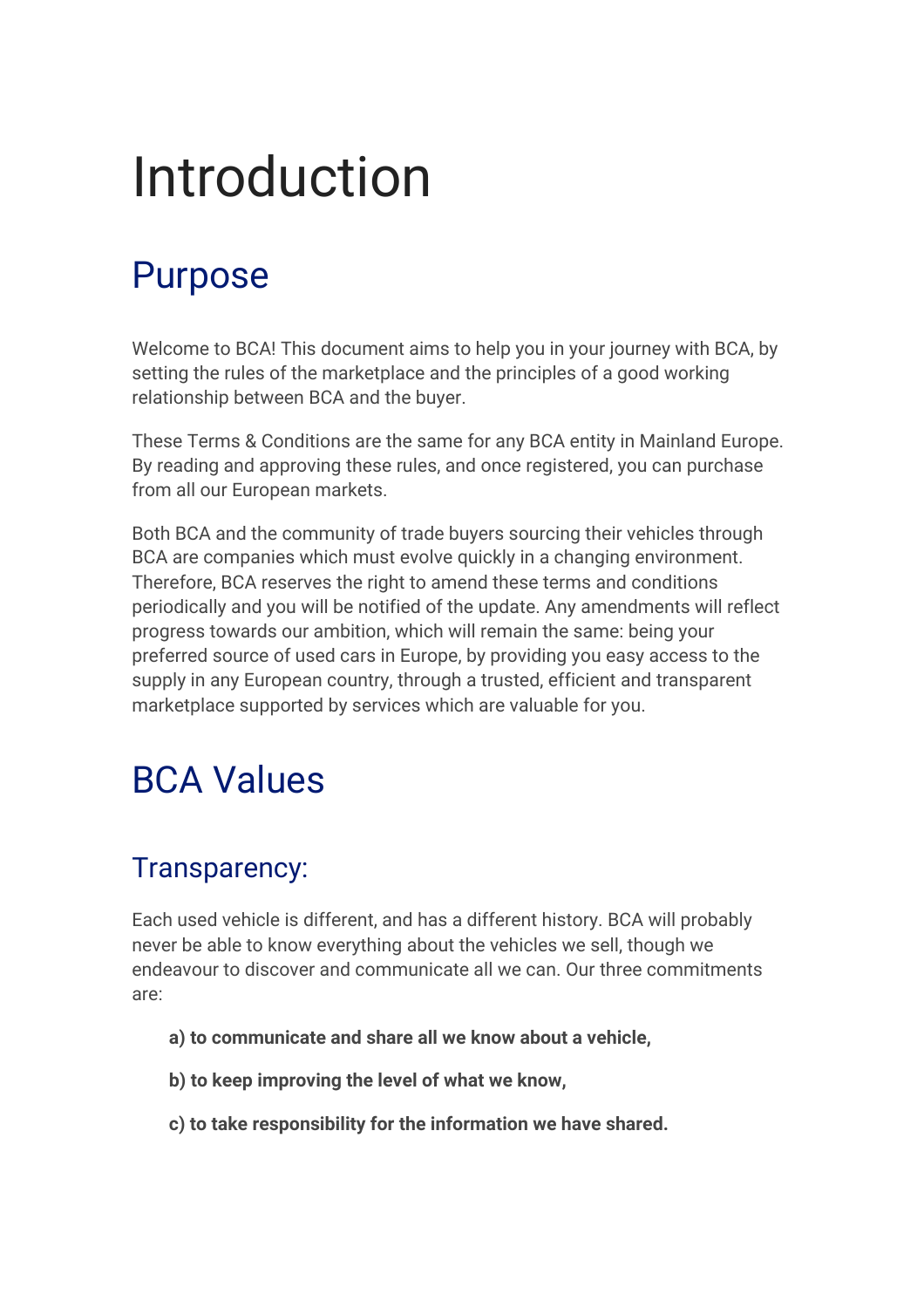### Equal chances:

Equal chances means that, in an auction, any buyer must have the same chance to purchase a car than any other buyer, independent from the number of purchases the buyer makes, the country they are based in, or the sales channel he/she has opted for.

BCA will try to translate the necessary information into English as well as using the local language of the BCA auction being purchased from.

If important information must be shared during an auction by an auctioneer, it will also be shared in the local language of the BCA auction being purchased from and if possible in English, both verbally and in writing. If there is a risk that the information is not understood, the vehicle will not be sold and will be reentered for auction in a later sale event.

BCA will not sell in bulk. We will sell the vehicles one by one, allowing each buyer to buy only one vehicle at a time.

### Fairness:

BCA is obsessive about selecting honest buyers who follow the rules and respect the principles of the auction. For example buyers are expected to apply and follow the relevant VAT rules as well as only making legitimate claims.

BCA will stick to its commitments and expect the Buyer to do the same - A marketplace can only work if all parties are reliable, honest and straightforward.

BCA will ensure that vehicle descriptions are of the highest quality in order to facilitate the smooth transfer of ownership from the vendor to the buyer.

### Buyer Registration

### Who can Register

Only professionals with company with IAE activity

codes 691.2, 654.1, 854.1, 854.2, 615.1, can apply for online registration at BCA. The professional wishing to take part in auctions organized by BCA must first register by completing and submitting the online registration form. Proxies may also participate in BCA auctions, in the name of and on behalf of the Registered User (by creating different profiles within the account of the registered user on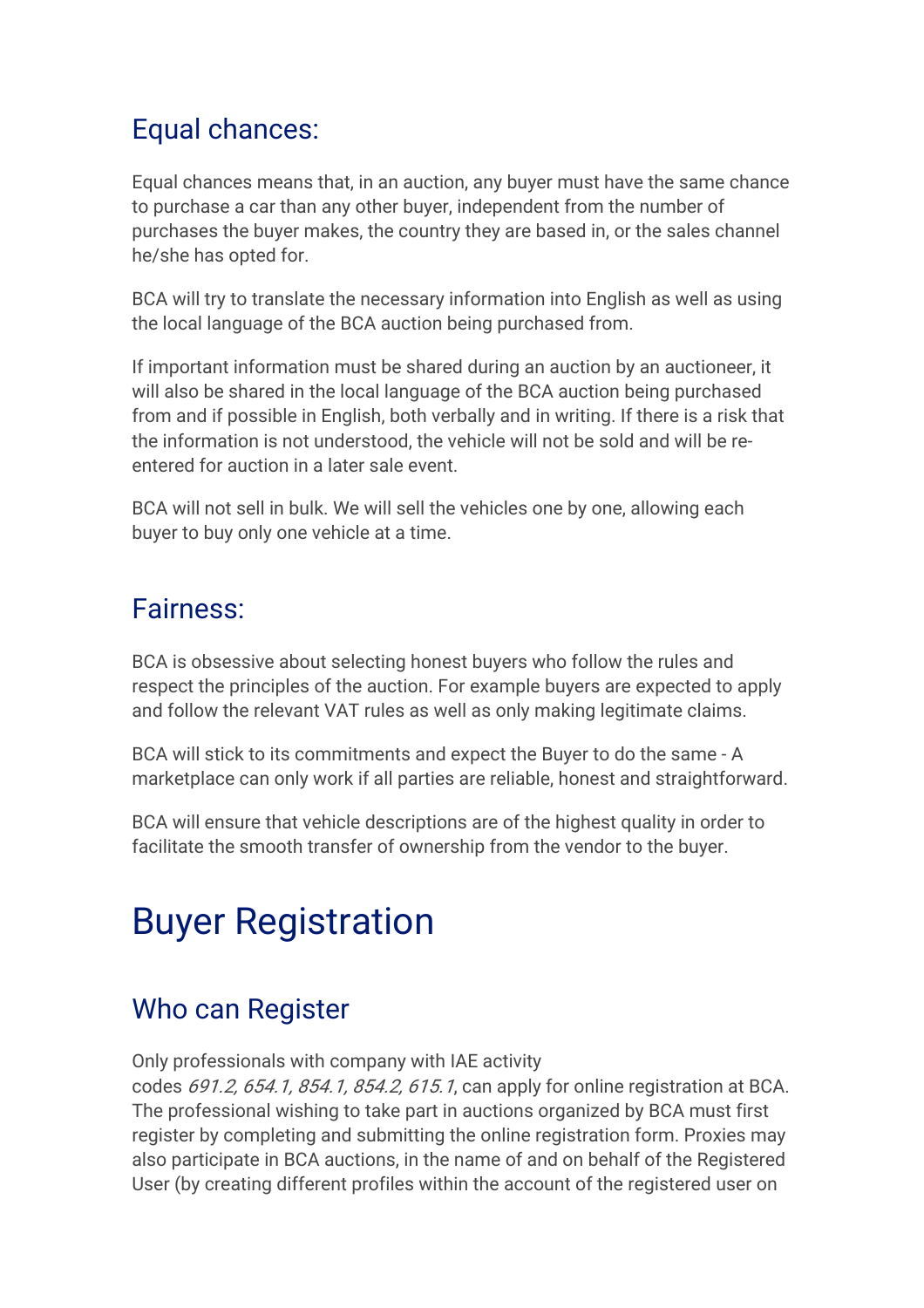the BCA website). The applicant will be contacted by BCA within 1 working day after submission of his registration to validate and check compliance with the legislation in force and the internal guidelines on VAT, legal and risk management.

### The Rules

The validation of the T&Cs transparently takes place during the registration process, through a tick-box upon the registration form submission.

The website registration and viewing of the vehicle pages and their offers is free of charge and accessible to everyone. The registration allows the newly Registered Users to also use the Auction service provided by the website. The registration is deemed to be complete when the procedure is performed correctly and a User Name and Password are assigned

BCA reserves the right, when deemed necessary, to ask for any further information prior to validating a registration or after the registration. Failing to provide any document requested, the account of the Automotive professional may be suspended, pending presentation of the document(s), or permanently suspended.

Once the registration is complete and validated, the Registered User will be able to change the assigned password. Registered Users are required to keep their access data private. Should a Registered User become aware of any unauthorised access or suspect misuse of their details, they must immediately inform BCA. Registered Users who do not meet these reporting requirements are responsible for any unauthorised use of their login details. If the misuse is promptly notified, BCA will activate a password-change procedure, temporarily suspending the account and freeing the Registered User from liability for the misuse of their login details.

### Registration Process

The Automotive Professional duly completes the online Registration Form and uploads all required documents.

### Documents for Spanish Companies or Spanish Sole **Traders**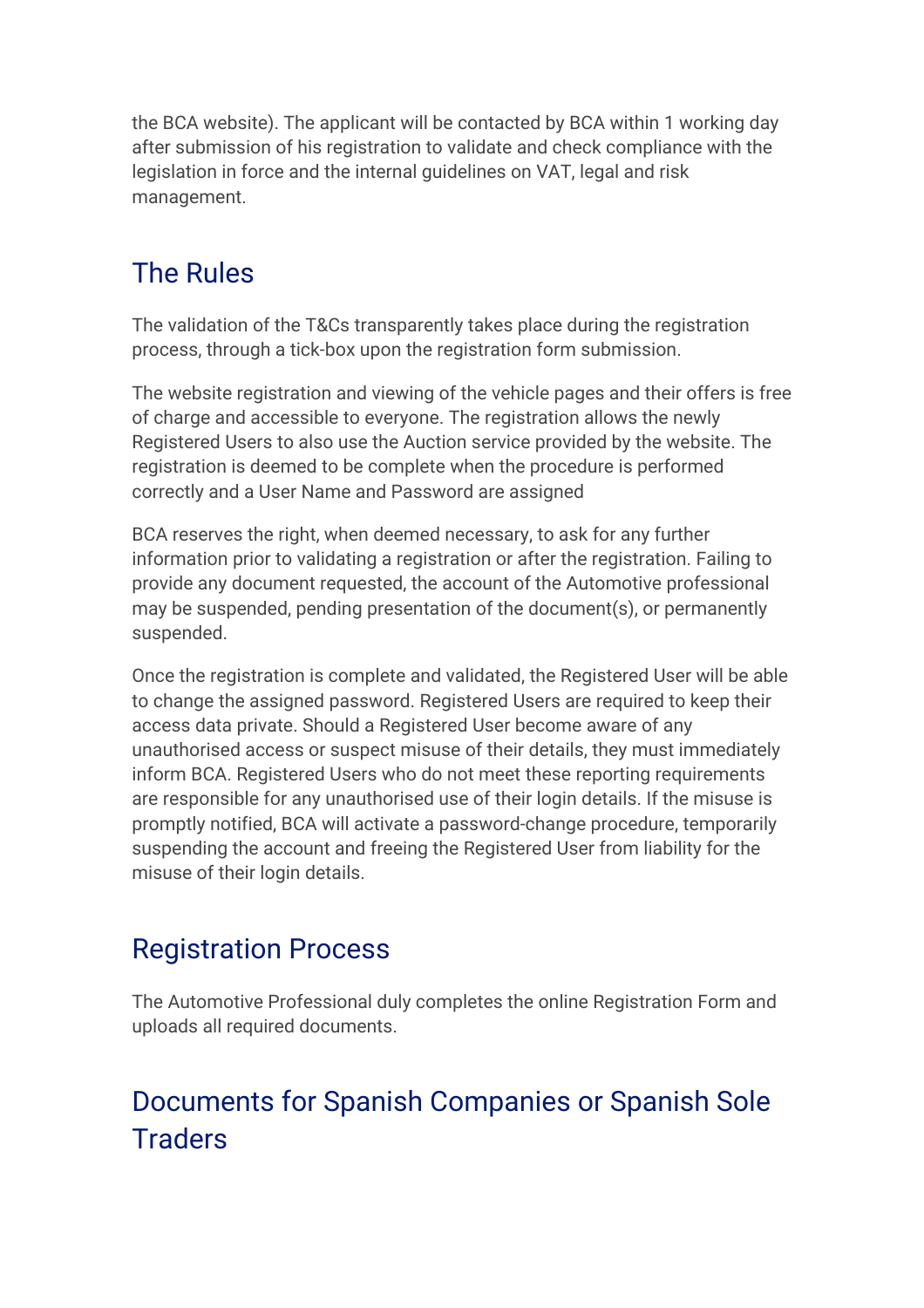#### **Sole Traders**

• Copy of the Spanish DNI or NIE.

• Copy of the IAE or Certificado de Situación Censal. Registered in one of the following activities:

• 691.2 - Reparación de vehículos automóviles, bicicletas y otros vehículos.

• 654.1 - Comercio al por mayor o menor de vehículos.

854.1 - Alquiler de automóviles sin conductor.

• 854.2 - Alquiler de automóviles sin conductor en régimen de renting.

• 615.1 - Comercio al por mayor de vehículos, motocicletas, bicicletas y sus accesorios.

• Mandato Genérico (either on paper or electronic via SMS).

• Acceptance of the Terms and Conditions.

#### **Companies registered in Spain**

• CIF or NIF.

- Title Deeds of the company.
- Copy of the Spanish DNI or NIE of the representatives with power of attorney.

• Copy of the IAE or Certificado de Situación Censal. Registered in one of the following activities:

• 691.2 - Reparación de vehículos automóviles, bicicletas y otros vehículos.

• 654.1 - Comercio al por mayor o menor de vehículos.

854.1 - Alquiler de automóviles sin conductor.

• 854.2 - Alquiler de automóviles sin conductor en régimen de renting.

• 615.1 - Comercio al por mayor de vehículos, motocicletas, bicicletas y sus accesorios.

• Mandato Genérico (either on paper or electronic via SMS).

• Acceptance of the Terms and Conditions.

### Documents for Foreign Buyers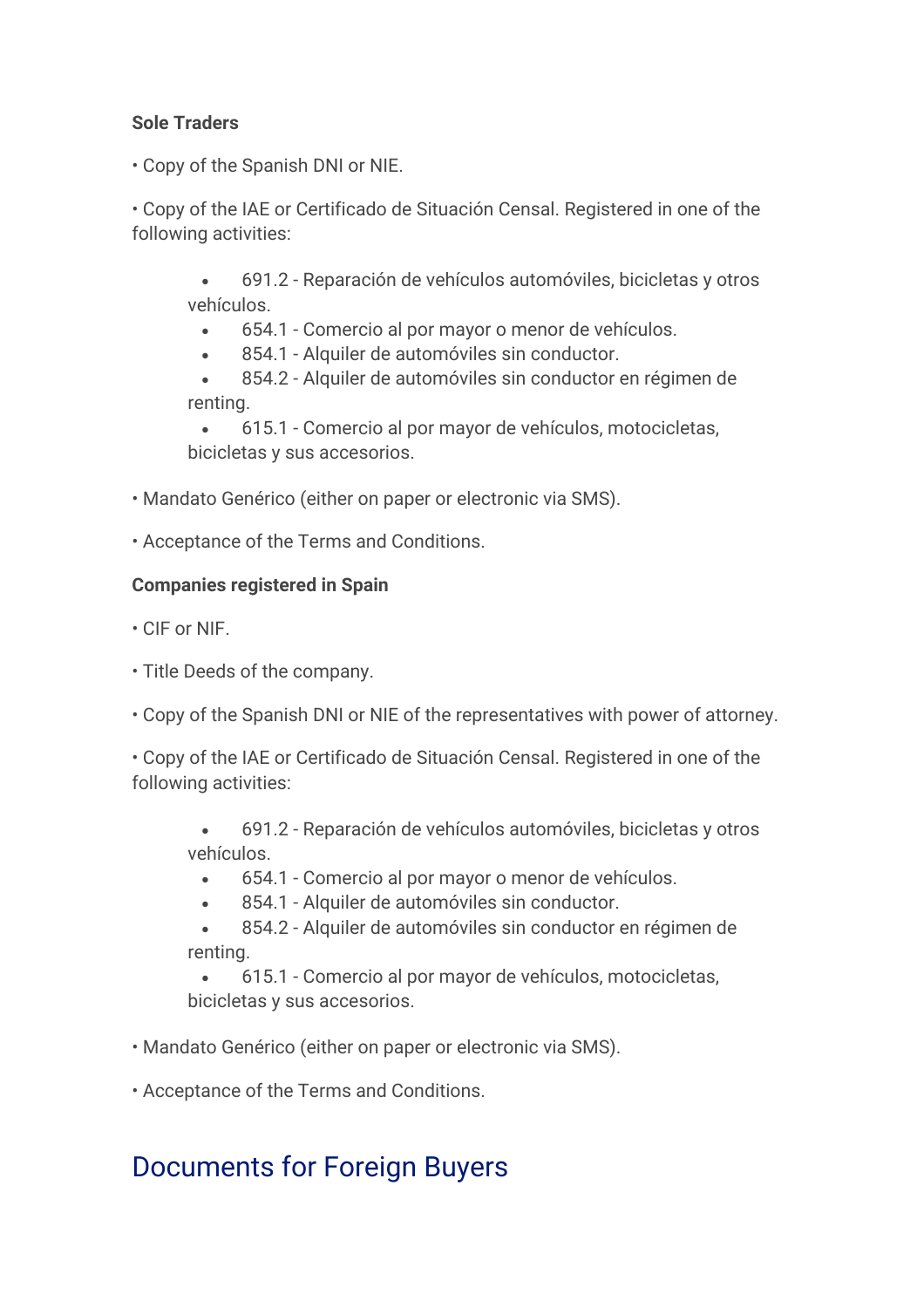- Copy of the Chamber of commerce certificate (or equivalent)
- Proof of identity (ID Copy, Driving license)

• In case the buyer is not the company's owner, a signed Power of attorney + Proof of identity

• Acceptance of T&Cs

In the 24 working hours following the online submission of the form by the Automotive Professional, the Automotive Professional will be contacted by a BCA team member to complete and validate the registration.

Once the registration is validated, the Automotive professional will receive the following login details: 1/ a "User Name" (also called a "Username"), 2/ a "Password" which will be for the exclusive use of the Registered User to whom they were assigned.

BCA will provide any new Registered User with a mandatory training on the general use of the platform and functioning of the auctions. A live or recorded demonstration will be provided as part of the training. Only once the training has been provided will the access to the auctions be provided to the Registered User.

After the first purchase of the Registered User (now Buyer), BCA will contact the Buyer and provide a comprehensive after-sales support over the phone to ensure the vehicle can be made quickly available for pick-up or delivery.

# Terms and Conditions

(This is a translation of the Spanish General Terms and Conditions, this translation is not valid for legal claims or requeriments. Only the Spanish text is valid for this purpose).

THE BUYER/VENDOR, by means of this document DECLARES TO KNOW AND ACCEPT the General Terms of SALE-PURCHASE in an Auction of the Corporation BCA ESPAÑA AUTOSUBASTAS DE VEHÍCULOS, S.L., with corporate registered office in Madrid, calle Sagasta n° 15, and Corporate Tax Number (C.I.F.): B-92091404 (henceforth, BCA).

All persons, individuals and/or legal entities, which intervene in the auctions as buyer/vendor acknowledge and accept each and all the clauses of these General Terms, understanding that said terms are of mandatory fulfilment. The infringement of all or any of these clauses will empower BCA to hinder the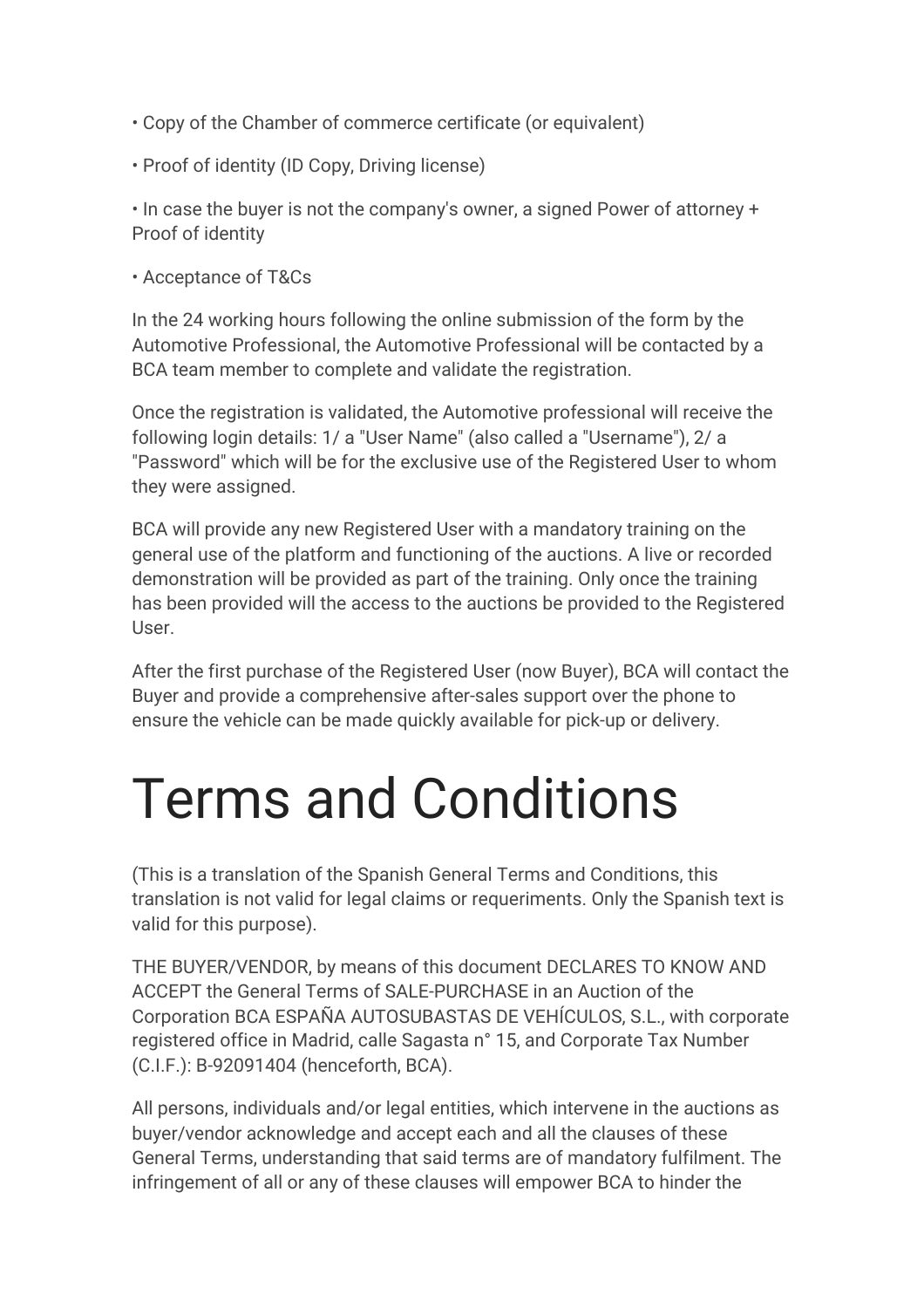access to the BUYER/VENDOR to participate in their auctions regardless in a physical or on-line way.

All the vehicles bought/sold in the auctions system of BCA España Autosubastas de Vehículos S.L. shall be subject to the these General Terms.

These General Terms will be facilitated to all the interested parties when they request it, free of charge. Likewise, they will be exhibited in visible locations of the BCA facilities and in their web page: www.bca.com

## 1. Definitions and interpretation of concepts

 **1.1.** BCA is **BCA España Autosubastas de vehículos S.L.,** which uses the registered trademark of BCA, which organizes and supervises the auctions of vehicles and offers other services related to their marketing.

 **1.2. Auction:** the offering of vehicles by BCA for auction, whereby auctions will be held online via the various auction platforms used by BCA and via physical auctions at BCA premises or nominated third party sites.

 **1.3. Bid:** the offer amount Euros which has been received by BCA for a vehicle and which BCA has confirmed with the bidder.

 **1.4. Auctioneer:** employee or representative of BCA, who operates and supervises the auction.

 **1.5. Bidder:** person who makes an offer for a vehicle at any moment of its auction.

**1.6. Reserve price:** minimum price intended by THE VENDOR.

 **1.7. Vendor:** owner or his representative, properly accredited, who registers his vehicle in order to be auctioned.

**1.8. Buyer:** awardee of the vehicle.

 **1.9. Auctioned lot:** any type of asset presented in an auction, including the light or heavy motor vehicles, the motorcycles, campers, tractors or other vehicles. Presented to the auction with a specific number.

**1.10. Fees:** The standard fees for BCA's regular services: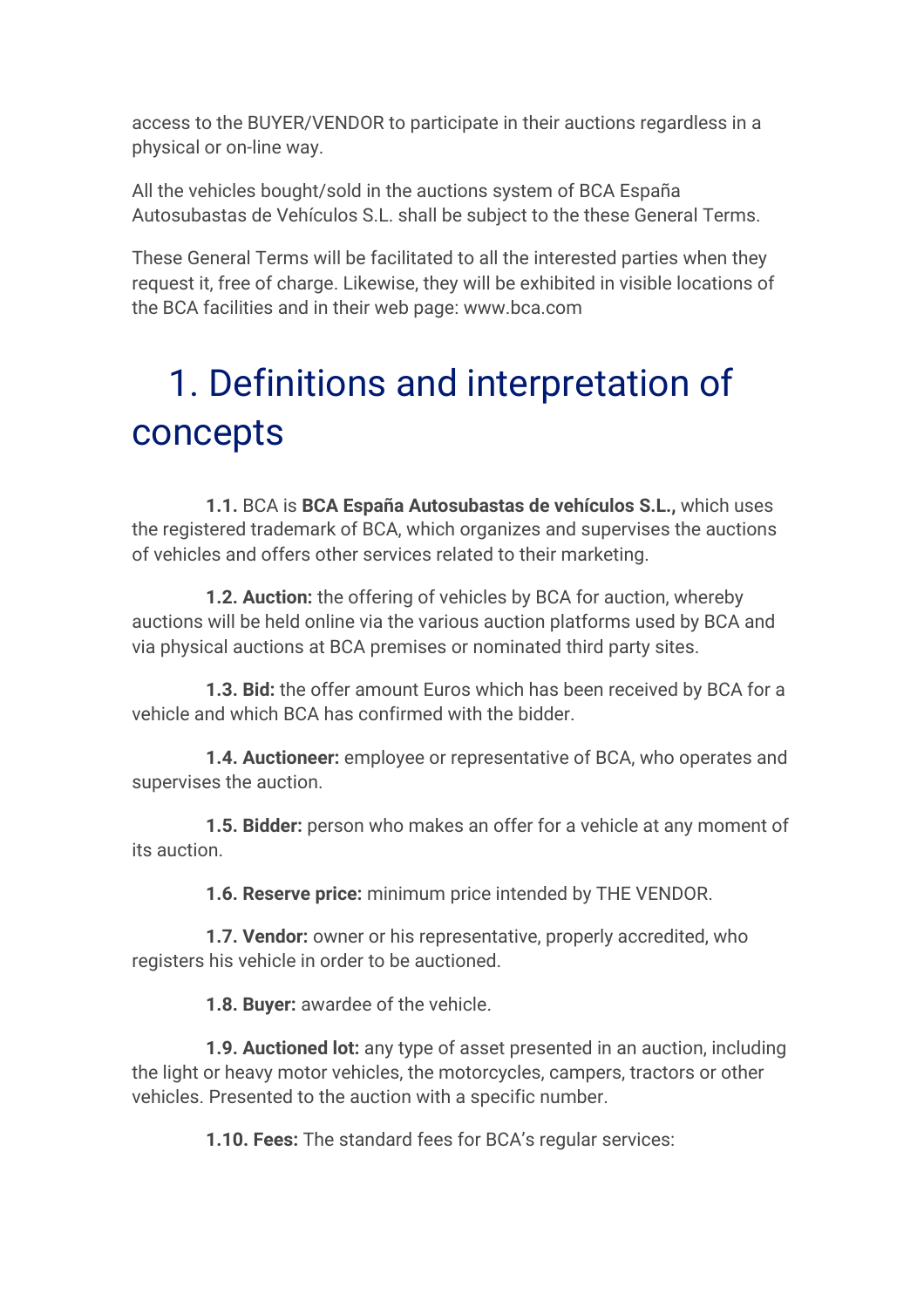**1.10.1. Acquisition fee or purchase commission:** amount owed to BCA by THE BUYER, in reference to each vehicle purchased in an auction and according to the rates in force.

 **1.10.2. Admission fee:** amount owed to BCA by THE VENDOR corresponding to each vehicle admitted in the auction.

 **1.10.3. Sales commission:** amount owed to BCA by THE VENDOR corresponding to each vehicle sold in an auction.

 **1.11. Award value:** amount owed to BCA by THE BUYER corresponding to each vehicle acquired in a specific auction. Highest bid reached in an auction once the reserve price has been reached or it is accepted by THE VENDOR.

 **1.12. Sales price at hammer:** highest bid offered in an auction for a specific lot, which represents its award value and consequently, it constitutes a definitive sale.

 **1.13. Value Owed by Buyer:** this corresponds to the value which the buyer must pay for a specific lot, comprised by the sum of the award value, the acquisition fee and the price of the other services contracted from BCA like transport costs, as well as all the taxes and fees owed to the State or to any other public entity as the consequence of the sale-purchase of a lot.

 **1.14. Vehicle:** any item presented and displayed by BCA on its auction websites or other sales documentation, or any item sold by BCA, consisting of passenger vehicles, commercial vehicles and other moveable property and components.

 **1.15. Vendor:** the original owner of the vehicle being offered for sale at the BCA auction.

 **1.16. Vehicle file:** form which THE VENDOR must complete and sign which describes all the data related to the vehicle which he wishes to auction.

 **1.17. Registration file:** form which all the customers must complete, regardless whether they are vendors or buyers interested in participating in a specific auction.

 **1.18. Definitive sale:** A vehicle shall be considered as sold when the value of the bid is equal to or exceeds the reserve price.

 **1.19. Provisional sale:** When the value of the highest bid made for a specific vehicle fails to reach the reserve price, the sale shall be considered as a provisional sale. BCA shall inform the bidder and the vendor of this situation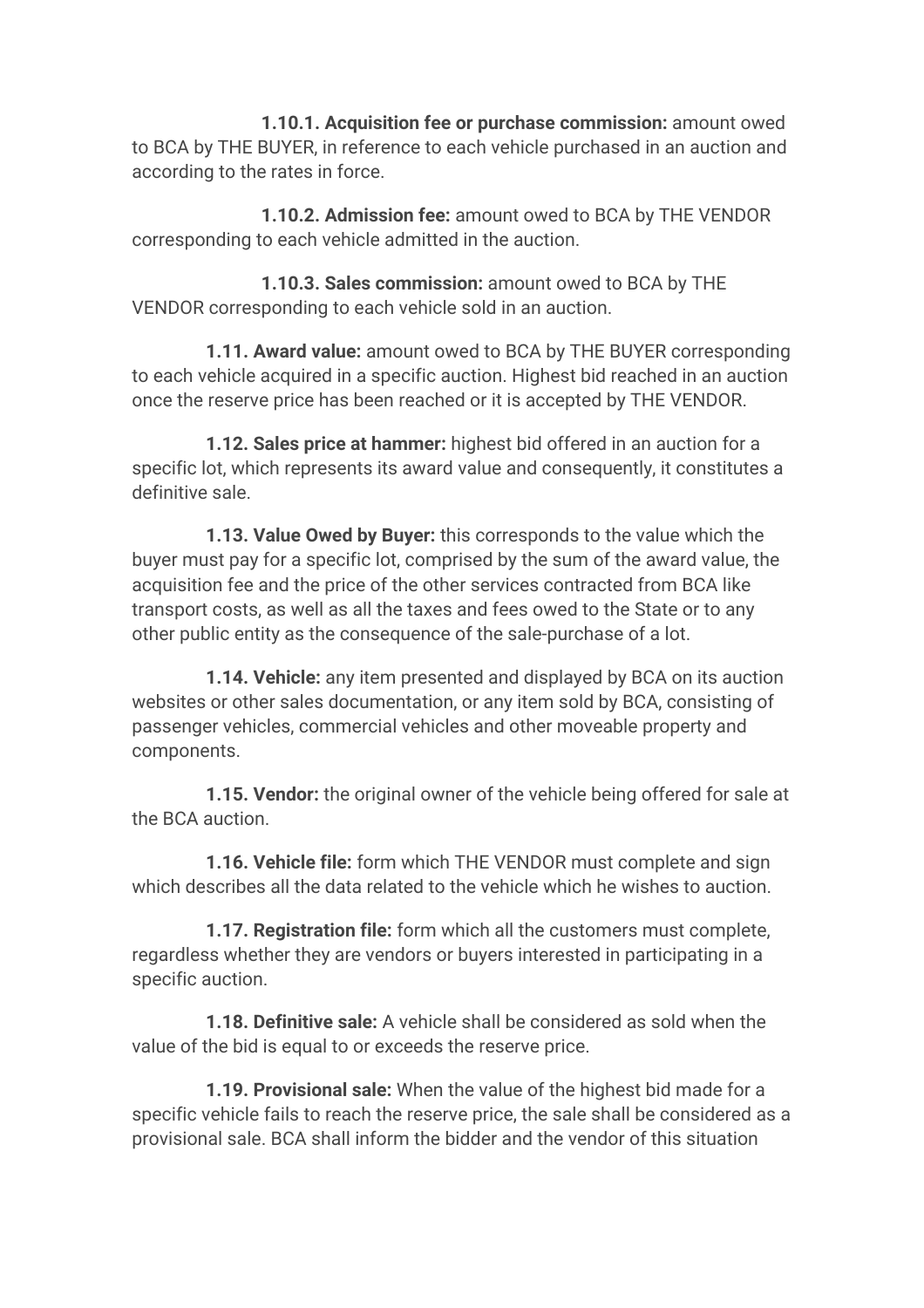with the aim to reach an agreement for the price which permits the formalization of the sale-purchase.

 **1.20. Value Owed by the Vendor:** this corresponds to the value which THE VENDOR of a specific lot must pay to BCA, comprised by the admission fee, the sales commission and the price of the other services contracted from BCA, as well as all the taxes and fees owed to the State or to any other public entity.

 **1.21. Departure Authorization:** permission granted by BCA which indicates that all the conditions have been fulfilled so that the buyer may remove the awarded lot frm the BCA facilities or where the vehicle is located, or the vendor may remove an unsold vehicle from the BCA facilities.

 **1.22. Sale in "Venta en Estado" condition:** A vehicle is a Sale in "Sold as is" condition if it complies with at least one of these conditions:

**1.22.1.** If it is over 10 years old.

**1.22.2.** If it has more than 180,000 km.

**1.22.3.** If its award value is below 1,500€.

 **1.22.4.** If due to the uncertain condition of the vehicle at the time of preparing the mechanical features or damages description, the BCA personnel consider that it must be classified as such.

Both vendor and buyer understand that a vehicle auctioned in these conditions reaches a lower market price. It is possible to view more information about these types of vehicles in the Claims Policy in force published in the web site and exhibited in the auction centres.

## 2. Considerations of the sales system in an auction

 **2.1.** BCA shall not be responsible for the errors which could take place in the communications, including the deletion, incomplete transmission or delays in the sending of data, and also said party does not promise that the web page is operational at all times. Said party shall also not be responsible when a third party infringes the security rules by inserting a computer virus or which causes any other type of damage which could have a repercussion on the user. BCA reserves the right to modify the applications of their web page, block or delete users and/or offers at any time without the need to indicate the reasons.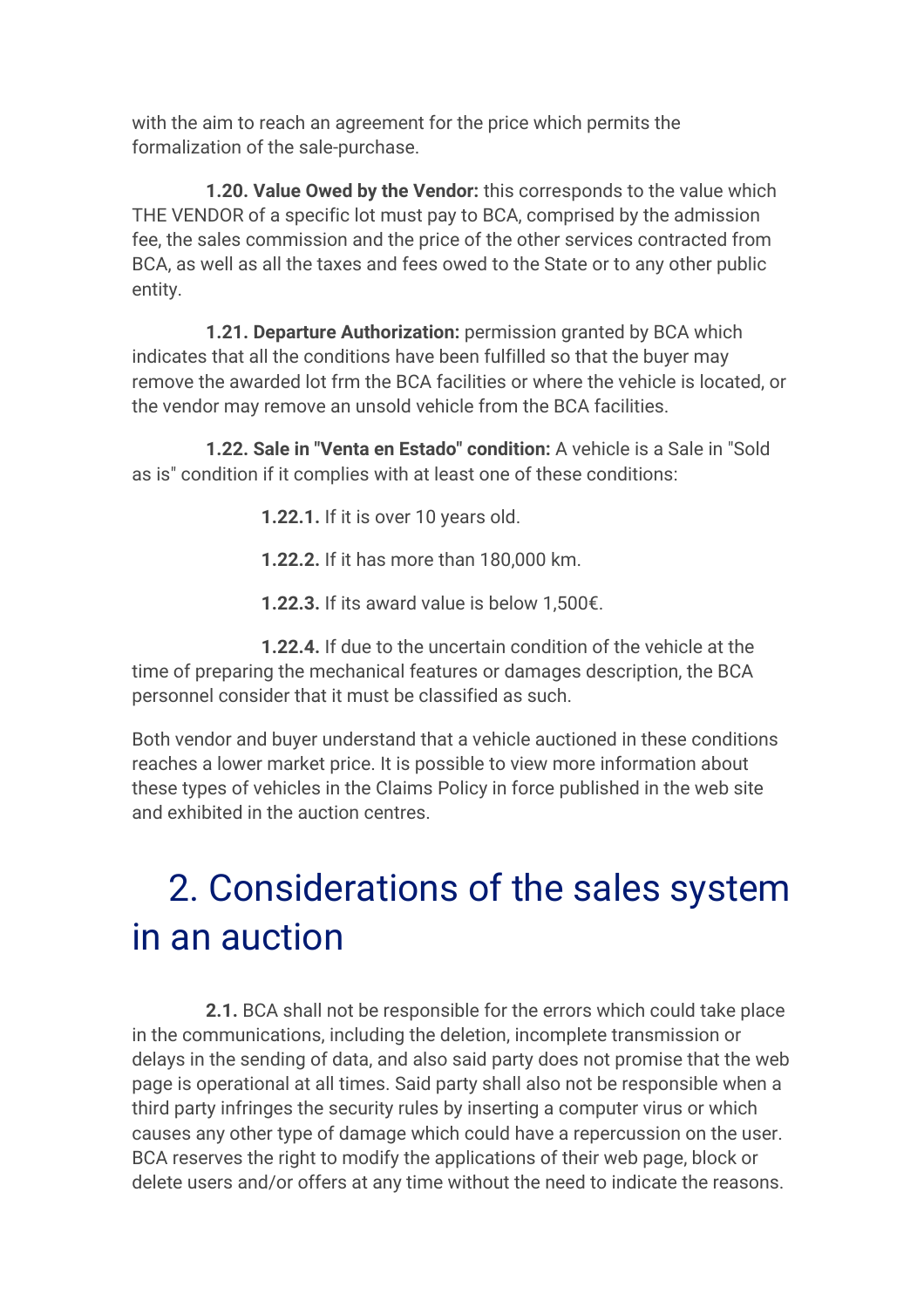**2.2.** The marketplace will ensure the application of equal chances towards the buyers at all time.

 **2.3.** The marketplace provides the buyers with different auction, each will ensure fairness towards equal chances of win for the buyer.

 **2.4.** On its own open auctions, BCA will never provide any opportunity of bulk purchase for the buyers.

 **2.5.** A Bidder is entitled to Bid on Vehicles at Auctions. A bid is unconditional and irrevocable for a period of 24 hours after the end of the bidding period.

 **2.6.** BCA reserves the right, including after Bids have been made, to withdraw Vehicles from sale or Auction and to remedy mistakes, without the Bidder being entitled to derive any rights from his/her previous Bid.

 **2.7.** The confirmation of sale is accompanied by an invoice to the Buyer for the amount of the Purchase Price, along with any costs and surcharges known at the time on the basis of the Fees.

 **2.8.** The Buyer shall not be entitled to withdraw his/her Bid to purchase a Vehicle after the confirmation of sale has been sent by BCA and the purchase agreement has been concluded. If the Buyer nevertheless does so, BCA shall be entitled, at its discretion, to demand performance or termination of the purchase agreement with the Buyer.

 **2.9.** A Vehicle located on the BCA premises that is sold to the Buyer will have its ownership transferred to the Buyer by BCA, upon receipt of the full Purchase Price and costs incurred, by transferring the Vehicle registration to the name of the Buyer. From that point, the Vehicle will be held by BCA for the Buyer.

 **2.10.** A Vehicle that is not located on the BCA premises but instead on the premises of a third party and that is sold to the Buyer will have its ownership transferred to the Buyer by BCA after receipt of the full Purchase Price and costs incurred through the transfer by the Buyer of the registration of the Vehicle to the name of the Buyer. From that point, the Vehicle will be held for the Buyer.

 **2.11.** If the Buyer wishes to export the Vehicle, he/she may request BCA to arrange the export.

 **2.12.** BCA may record, in a magnetic medium or any other method, the sessions of the organized auctions, reserving the right to exhibit the contents of these recordings, always when required, in order to clarify or resolve any conflict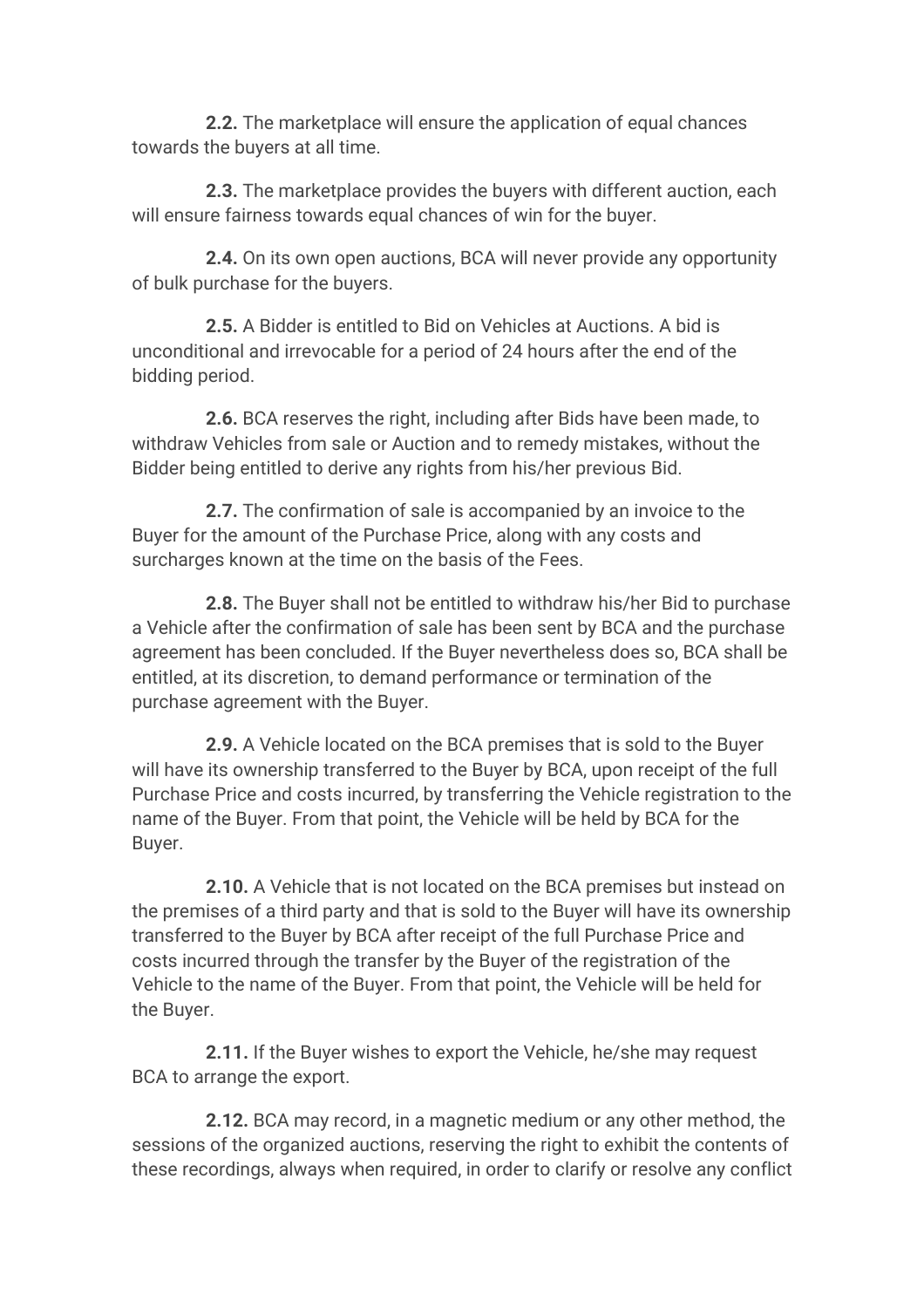in defense of their interests, in or out of court. In any case, BCA shall act in accordance with the General data protection regulation (EU) 2016/679 of April 27 (RGPD), as well as Organic Law 3/2018, of December 5, on the protection of personal data and guarantee of digital rights (LOPDGDD).

#### **2.13. Auction Types:**

 **2.13.1.** Vehicles auctions typically fall into one of three categories: Online, Direct Purchase or Physical events.

 **2.13.2.** Online auctions are the default method for buying a vehicle at BCA, with all the same information available as a physical. Automotive Professionals must register in advance as a user of BCA's websites, portals or other auction platforms. Registration must be carried out truthfully and only by authorised persons.

 **2.13.3.** Direct Purchase is where there is no bidding for a vehicle, but instead a fixed price and a guaranteed option to purchase at the advertised price. This can take the form of the BCA EuroShop or Buy Now.

 **2.13.4.** Physical auction events are not available in all countries, with only selected auction being available for physical attendance. The BCA country websites will include information on the availability of these types of auction.

 **2.13.5.** Physical auctions and certain online auctions are conducted by a BCA auctioneer. The auctioneer determines the way the Auction is conducted and is entitled without giving reasons to decline a Bid, declare an Auction invalid or to undertake in other respects everything necessary that he/she deems appropriate for the proper conduct of the Auction.

 **2.13.6.** Details of the format of the auction are on the BCA website (www.bca.com), selecting the Spanish website and navigating to the Getting Started page.

## 3. Rights reserved to BCA

BCA reserves the right:

 **3.1.** Whether or not to authorize the entry of any person to their facilities.

 **3.2.** To accept or refuse the request for codes to a person or company for purchase(s) by means of Internet in their on-line auctions.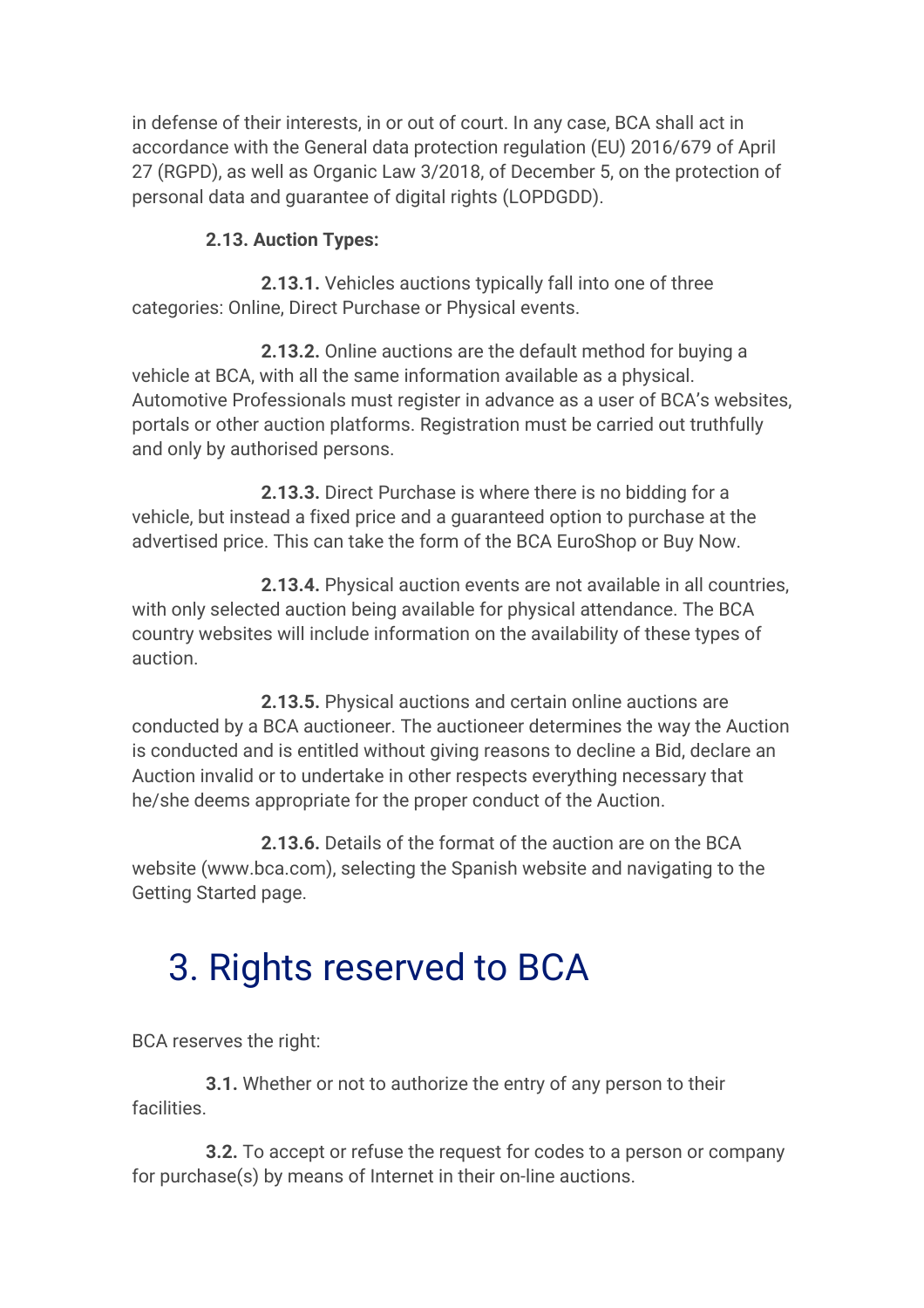**3.3.** Whether or not to accept the entry of any vehicle to their facilities.

 **3.4.** To request any person external to the organization of the auctions to leave the facilities.

 **3.5.** To request that the vendor remove a vehicle from the BCA facilities, once the fees corresponding to the provided services have been paid.

 **3.6.** In exceptional cases and in conformity with the Law, to provide any of the parties of the sale-purchase contract of a specific lot with the identification of the other party.

 **3.7.** To decide on the position and number of the lot for a vehicle in the auction, both physically and electronically.

 **3.8.** Not to present a vehicle in an auction if it does not comply with the minimum requirements in relation to the complete information of the vehicle and its ownership.

 **3.9.** To collaborate with the police and/or judicial authorities against fraud due to the manipulation of kilometers.

### 4. Documentation required to register

In order to register as a BCA Customer as a buyer or vendor, it is necessary to previously supply the documentation required for their registration. The list of requested documents can be be found in the web page and in the auction centres. The lack of any document or its non-validity shall result that BCA cannot accept a buyer/vendor as a participant in the auctions.

Query further details in our web page in the Getting started/How to Register section in BCA webpage.

## 5. Terms which apply to the vendor in the sale of vehicles

 **5.1. Considerations of the sales system in an auction. In good faith, BCA has accepted each vehicle presented to the auction, assuming that:**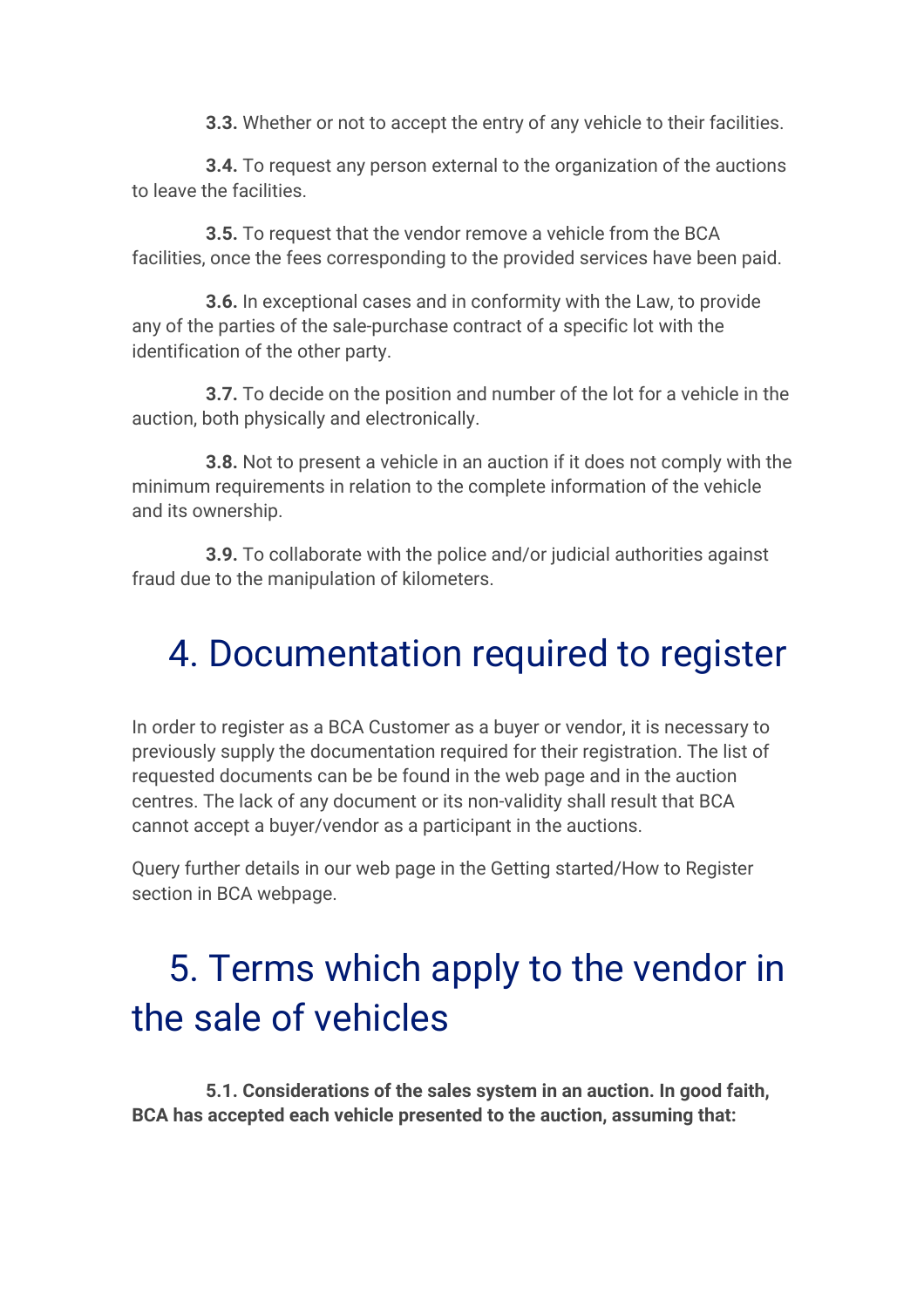**5.1.1.** THE VENDOR presents each vehicle to the auction free of charges, unless reference is made in this regard both in the entry and in its publication at the time of the sale.

 **5.1.2.** The data compiled in the vehicle file are correct and there is not any known falsity or omission at the time of the sale.

 **5.1.3.** The vendor shall be responsible for what occurs as consequence of the errors in the supplied information.

#### **5.2. Acceptance of the vehicles to the auction**

BCA shall not accept any vehicle for its sale in the auction without the delivery of the following items by the vendor:

 **5.2.1.** The vehicle and its keys (except the vehicles marketed by means of the auctions in which they are located outside the BCA facilities).

**5.2.2.** Requested documentation:

 **5.2.2.1.** In order to accept a vehicle in the auction, it is necessary that the vendor supply the original documentation required for its entry. The list of requested documents can be found in the web page in the 'Sell' section and in the auction centres. In said documentation, it is necessary to verify that the vendor is the owner of the vehicle. In the case that said party is not the owner, BCA reserves the right to auction the vehicle and shall require the additional information indicated in the BCA web page in the 'Vendor' section or in the BCA centres.

 **5.2.2.2.** The vendor is obliged to notify any charge or any other fact which can hinder or delay the transfer of the vehicle to a third party.

 **5.2.2.3.** For the vehicles derived from customers with a registered tax office abroad, in the Canary Islands, Ceuta and Melilla, they must also be presented as up-to-date in the payment of the corresponding taxes and any other document required to finalize its transfer in Spain.

 **5.2.2.4.** The lack of any document, its non-validity or the existence of charges shall result that BCA shall not authorize the entry of this vehicle in the auction. In the case that BCA decides to auction it, the vendor is obliged to supply the missing documentation in a period not exceeding 30 days. If this period is exceeded, this shall give rise to the cancellation of the salepurchase contract (Cancellation of the sale) and claim the expenses derived by this cancellation.

**5.2.3.** Vehicle entry file (physical or electronic):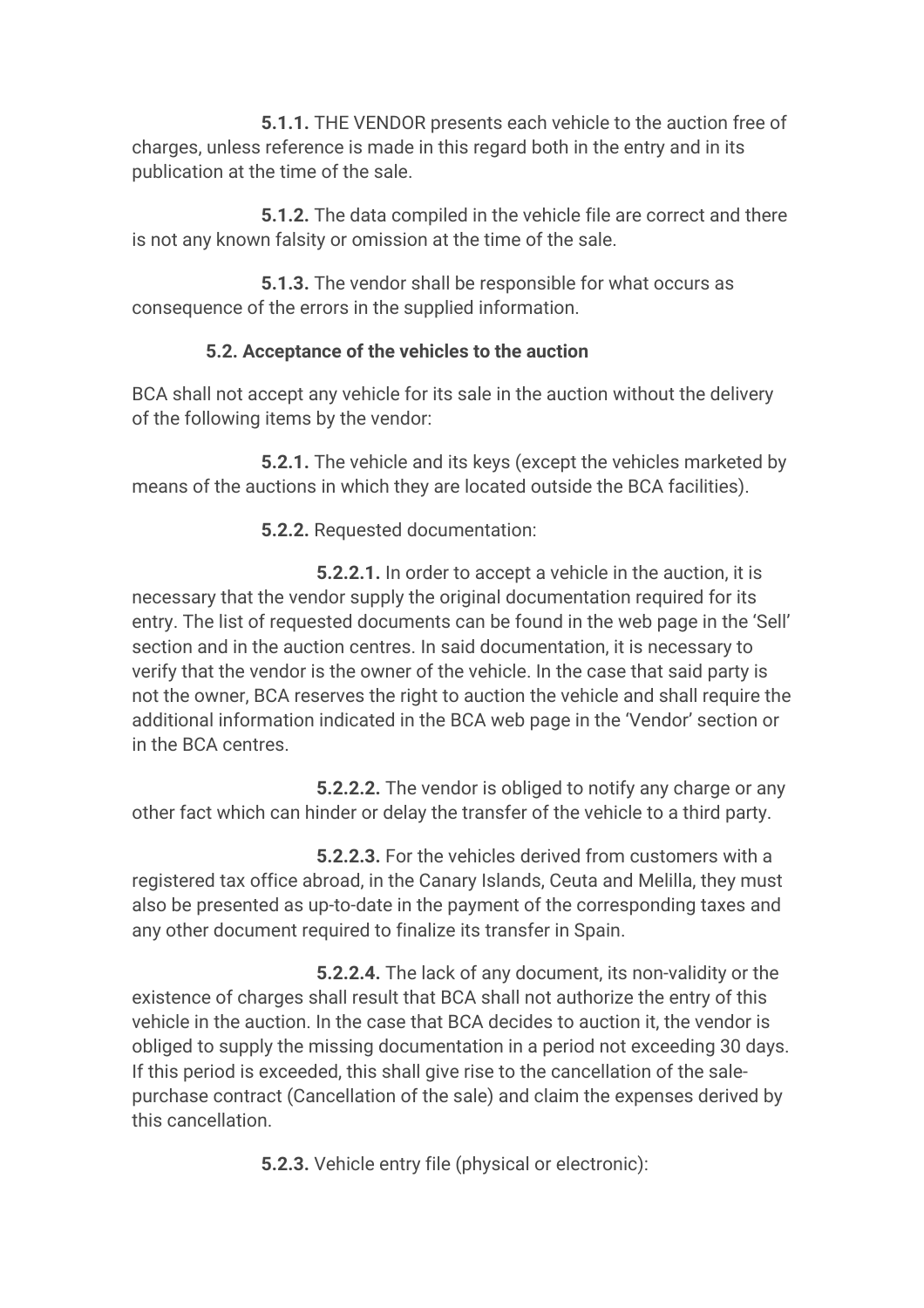**5.2.3.1.** The vendor must complete and sign it, or send it by telematic channel by any other medium so that BCA can provide it to its customers. In this file, the requested information must be supplied, except in the cases in which this is expressly agreed otherwise.

 **5.2.3.2.** The vendor authorizes BCA to make public all the data compiled in the vehicle file for the purposes of the auction.

 **5.2.3.3.** When completing this file and once it is accepted by BCA, the vendor is obliged to present the aforementioned vehicle to the auction.

 **5.2.3.4.** In the case of an expired Technical Vehicle Inspection (ITV), this must be recorded in the Entry File and it would be auctioned announcing this incident.

 **5.2.3.5.** Any falsity, inaccuracy or omission of any data in the vehicle file shall be the exclusive responsibility of the vendor, who shall be the sole responsible party before BCA and/or the buyer of the vehicle, for the detriments caused by this falsity, inaccuracy or omission.

#### **5.3. Mechanical features and damages description**

In the case that cancellation of the contract takes place due to discrepancies in the mechanical features or damages description, BCA is authorized by the vendor to modify the information about the vehicle and auction it in conformity with the new description.

#### **5.4. Validity of the provisional sale**

The provisional sale of a specific lot will be maintained as such during a workday period of 48 hours after the conclusion of the auction in which the lot was auctioned.

### **5.5. Responsibility in the information to BCA in the case of penalty or**

#### **fine**

If once the vehicle has been sold in BCA, the vendor receives the notification of a penalty or the start of a disciplinary proceeding, it shall be the vendor's responsibility to notify this to BCA so that the latter can carry out the processes focused on communicating the data of the driver and/or the new owner to the competent Organization.

BCA shall be exempt from any responsibility if:

**5.5.1.** This communication does not take place.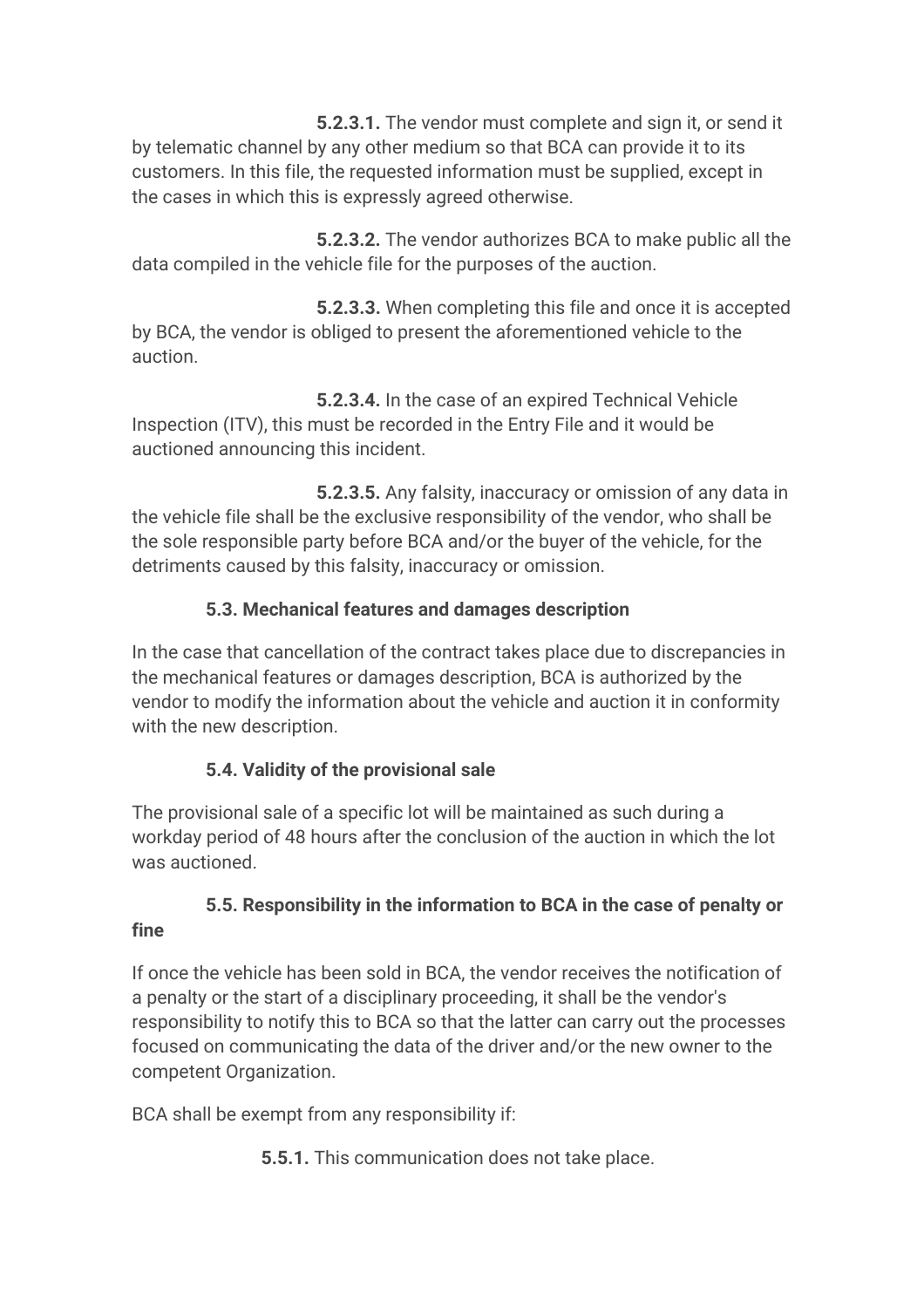**5.5.2.** If the same has been carried out once the period provided by the Organization has concluded.

 **5.5.3.** If it is carried out without sufficient time (50% of the time assigned by the Organization) in order to make any allegation.

#### **5.6. Price of BCA services**

 **5.6.1.** BCA shall collect an admission fee from the vendor whenever a vehicle is presented in the auction, even when it is not sold. BCA may collect this fee each time that the vehicle is once again presented in the auction.

 **5.6.2.** BCA shall collect the sales commission from the vendor when the vehicle is awarded in an auction and according to the rates in force. Query the rates and potential discounts and promotions in the web page in the After sales/Payments and fees section in our webpage or in the auction centres.

 **5.6.3.** In some cases, BCA may offer one or several services in relation to a vehicle or vehicles. In this case, the vendor must pay the applicable prices for the provided services, based on the official BCA rates in force.

 **5.6.4.** To the price of the services foreseen in this clause, it is always necessary to add all the taxes and fees owed to the State or to any other public entity.

#### **5.7. Vehicle payments**

 **5.7.1.** The vendor must invoice the Sale Value in the auction to BCA when informed by the latter and BCA must pay the vendor for this Sale Value in the terms and periods agreed in each case, not being obliged to deliver the price of the sold lot to the vendor if previously the respective value owed by the buyer has not been paid.

 **5.7.2.** BCA shall deduct the cost of the services plus taxes which correspond in each case from the price owed to the vendor for each auctioned lot.

 **5.7.3.** BCA shall issue the corresponding invoice for the provided services immediately after each auction.

 **5.7.4.** In the case of an open claim or cancellation of the sale of a vehicle, according to that stipulated in these General Terms and in their Claims Policy, BCA shall have the right to withhold the payment until the situation of the sale is clarified. BCA may also withhold the amounts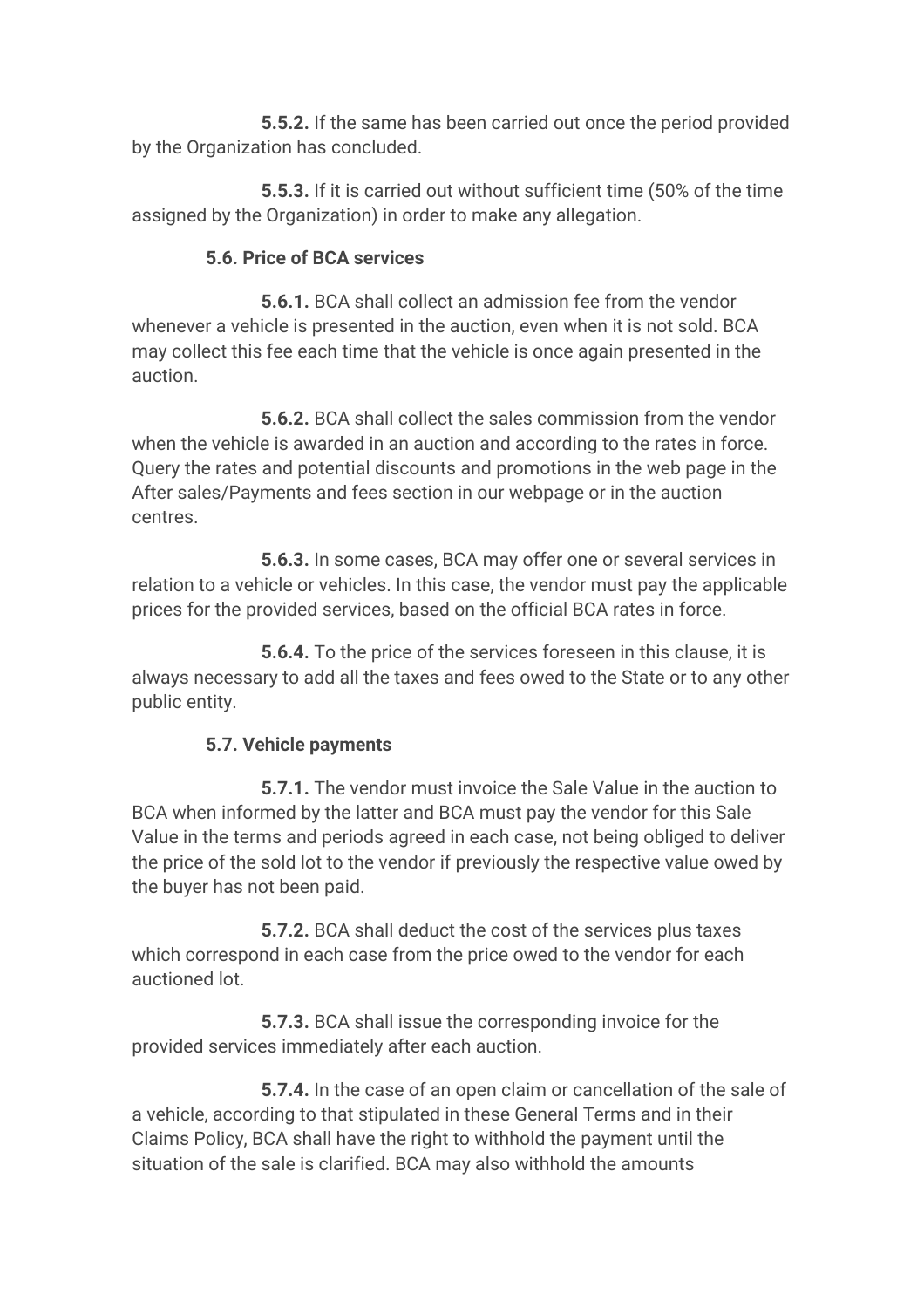corresponding to the vendor if they have reasons to consider that there is false information about the vehicle description or condition, about its ownership or its rights.

 **5.7.5.** The withholding foreseen in the above section shall be maintained while the pending doubts are not clarified, the ownership of the vehicle has not been demonstrated or the competent Court or Organization has not made a ruling about this issue. The vendor cannot demand any responsibility to BCA or the buyer as consequence of this withholding.

 **5.7.6.** In the case that a sale is cancelled in conformity with the BCA Claims Policy, the vendor having received payment by said party, the vendor promises to immediately reimburse the paid amount for its subsequent refund to the buyer.

 **5.7.7.** In the case of an embargo requirement, proceeding from any official organization, BCA shall not pay the price owed to the vendor until said party has justified that they have settled it or in the case of paying it, the amount of this summons shall be deducted from it.

 **5.8. Cancellation of the sale-purchase contract (Cancellation of the sale)**

 **5.8.1.** The sale-purchase contract can be cancelled due to diverse reasons, previously approved by BCA and according to their Claims Policy in force published in the web page and exhibited in the auction centres.

 **5.8.2.** BCA may cancel any sale-purchase due to the infringement of the Considerations of the sales system in an auction section of this document by the vendor.

 **5.8.3.** The vendor accepts that this sale-purchase can be cancelled due to the payment infringement by the buyer, in which case, the vehicle will be included once more in the auction.

#### **5.9. Delivery of UNSOLD vehicle**

In the case of the removal in the BCA facilities, the vehicle shall only be delivered to the properly authorized person/transport company, according to the "Removal Document" provided for this purpose and available in the BCA web page. The driver must accredit their identity to the BCA personnel who carry out the delivery.

 **5.10. The auctioneer has a discriminatory power to remove the vehicle from the auction, if based on his criteria, the conditions do not exist for its sale.**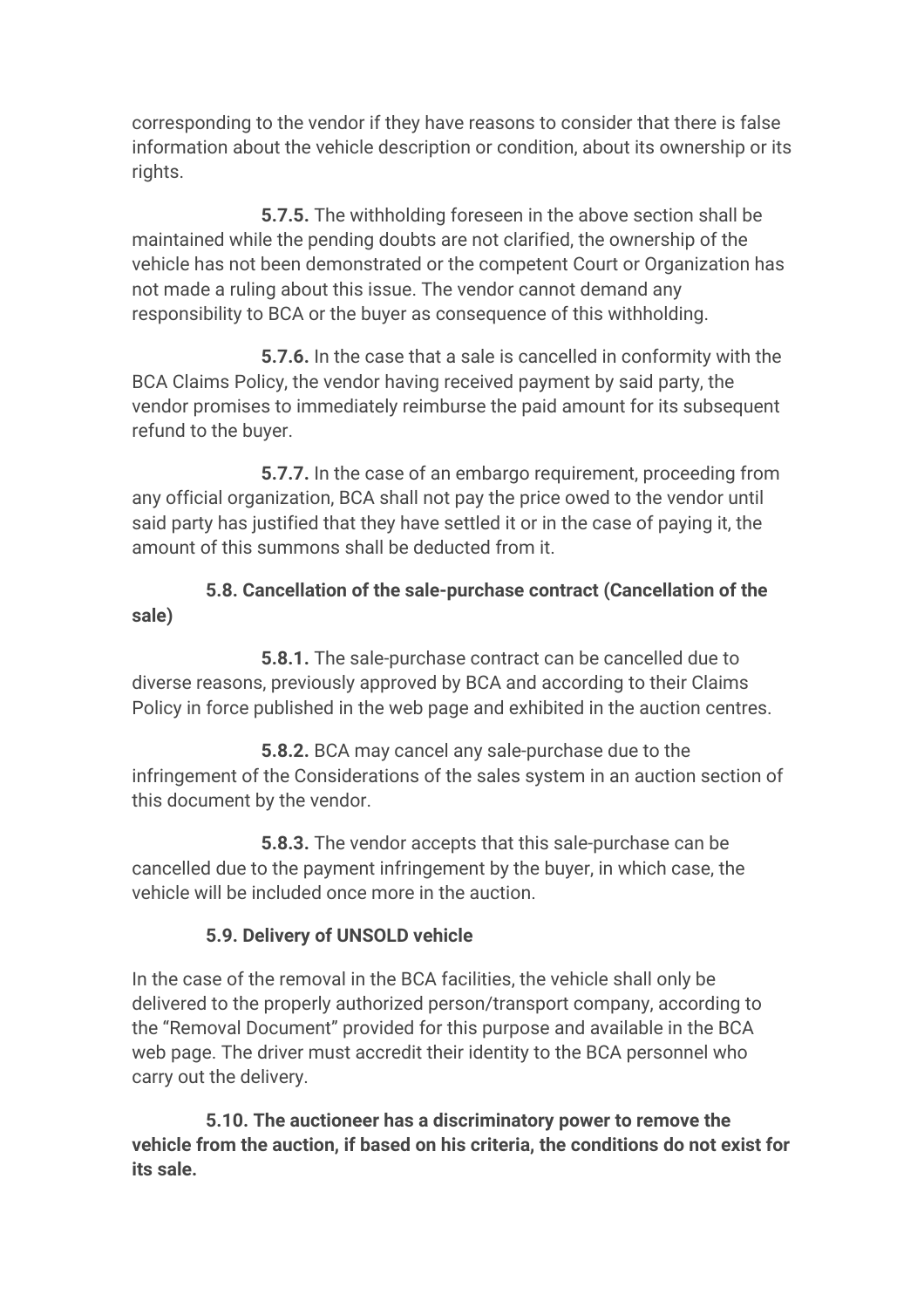## 6. Terms which apply to the BUYER in the purchase of the vehicles

#### **6.1. Considerations of the sales system in an auction**

 **6.1.1.** BCA has accepted each registered bidder in the auction supposing that said party is interested in bidding, in good faith, in order to acquire one or more vehicles in the terms of fees, services and payment periods stipulated in this contract.

 **6.1.2.** The BCA auctions are solely and exclusively addressed to the professionals of the automobile sector.

 **6.1.3.** All the bidders shall possess sufficient information in order to participate in the BCA auctions, both if they are physically present or by means of the web page. This information may vary based on the vendor of the vehicle.

 **6.1.4.** In the case of a physical auction and always when the vehicles are located in the centre, they will be available prior to the celebration of the auction for their verification by the interested bidder.

 **6.1.5.** In the auctions by means of the web page, the latest information which is displayed in the catalogue prior to the auction shall be considered as definitive for all effects, except in the case of the Live On-line Auctions (physical auctions and simultaneously with video and sound rebroadcast by internet), in which case, the information facilitated by the auctioneer will be the data which prevails.

 **6.1.6.** BCA markets used vehicles to professionals of the automobile sector. The published information is a guideline and is provided with the aim to assist their decision making for the purchase.

 **6.1.7.** In the vehicles which are located in the BCA facilities, BCA provides photographs and information related to the data, description and damages of the vehicle, as well as its mechanical condition. On occasions, BCA auctions vehicles which are located outside of its facilities. In this case, BCA facilitate the information and photographs provided by the vendor.

#### **6.2. Implementation of the auction**

 **6.2.1.** It solely corresponds to the auctioneer to carry out, perform and supervise the auction, where he may discretionally reject any bid.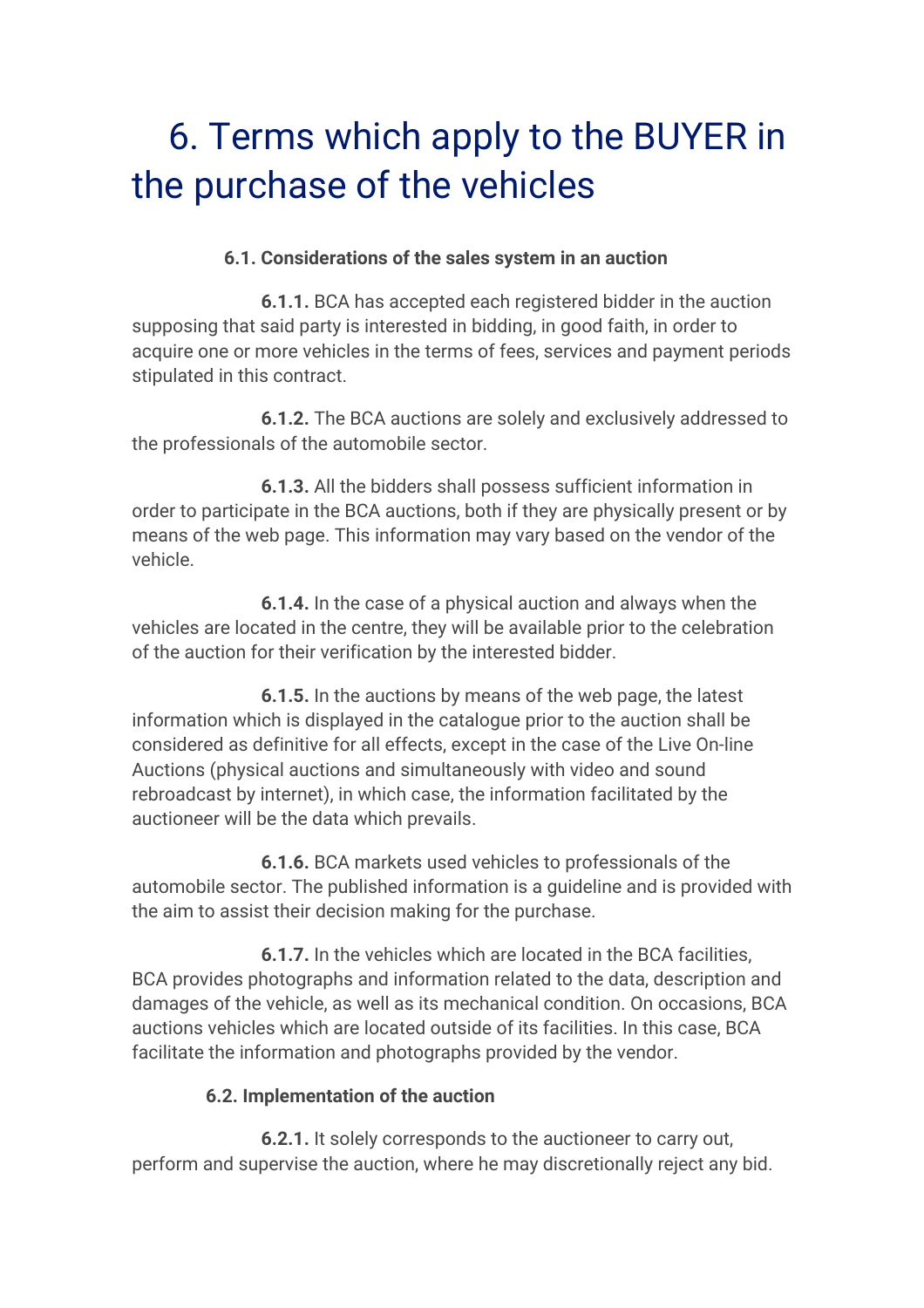**6.2.2.** The auctioneer or any other BCA employee, can accept written instructions to bid in representation of potential buyers, although he is not obliged to accept these instructions.

 **6.2.3.** The auctioneer has a discriminatory power to remove the vehicle from the auction, if based on his criteria, the conditions do not exist for its sale.

 **6.2.4.** All the vehicles auctioned at BCA, unless expressly indicated otherwise, are auctioned with the VAT included in the price (in the case of General Regime). Each lot indicates the VAT regime which corresponds to it.

 **6.2.5.** Every bid is a purchase commitment by the bidder who performs it, both if it is a Definitive Sale at the closing time of the lot in the auction, and if it is a Provisional Sale and the vendor accepts the amount that has been bid by the bidder.

**6.2.6.** The sales price of the lot will be:

 **6.2.6.1.** The maximum bid received for the same, in the case of direct award.

 **6.2.6.2.** The maximum bid received, in the case that the vendor accepts this amount after the negotiation of the Provisional Sale.

 **6.2.6.3.** The new price agreed and accepted by both parties after the negotiation of the Provisional Sale.

 **6.2.7.** BCA will send the invoice in the hours soon after the close of the auction and the buyer is obliged to perform the payment of the vehicle and the BCA services in the periods stipulated in the After sales/Payments and fees section in our webpage. The failure to receive the invoice shall not be a pretext for its default, where it is the buyer's responsibility to claim it if he does not have record of having received it once the vehicle has been awarded.

 **6.2.8.** In the physical bids, BCA will deliver their bid number to the customer, which said party must show so that the acquired vehicles will be invoiced to the company which corresponds to this bidder number.

 **6.2.9.** In relation to the bids performed by means of the BCA web page, the accredited buyer participant in the auction shall be the sole party responsible for the use of their passwords, and cannot allege ignorance or error as an argument to cancel a sale.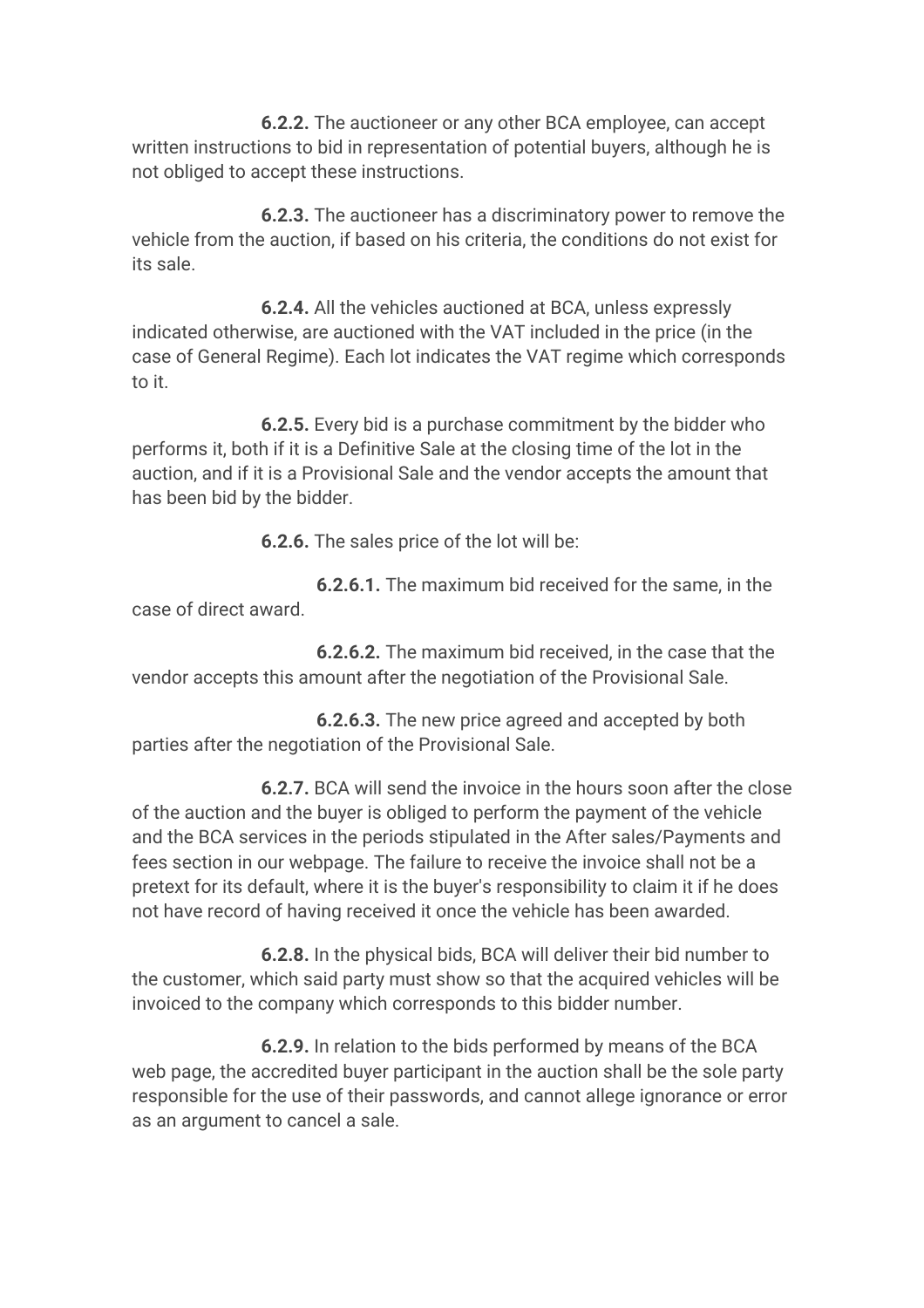**6.2.10.** In the physical and Live On-line auctions (physical and electronic auction simultaneously or electronic auction with auctioneer), the auctioneer is the sole person authorized to decide about:

Any incident which took place during the bid for a specific lot.

Any incident which took place after the hammer blow.

Any incident which involves the necessity to cancel the auction of a specific lot, which can be auctioned again in this same session or in any other.

#### **6.3. Price of BCA services**

 **6.3.1.** BCA will charge the Buyers Fees equal to the Fees listed in the list of Fees in effect at the time of the Auction or the time at which services are provided by BCA.

 **6.3.2.** BCA's Fees can be viewed on the BCA website (www.bca.com), selecting the relevant country and navigating to the Buyer Fees page. Fee's may be adjusted periodically by BCA. All Fees are exclusive of VAT.

 **6.3.3.** BCA shall facilitate their service fees to their customers both in the auction centres as well as by means of their web page. They can be updated without prior notice, in this case, BCA promises to publish the new rates with at least 24 hours advance notice prior to the celebration of the auction in which they will be applied.

 **6.3.4.** BCA shall collect an acquisition fee or sales commission to the awardee of each vehicle purchased in the auction and according to the rates in force. Query the rates and potential discounts and promotions in the web page in the After sales/Payments and fees section in the webpage or in the auction centres.

 **6.3.5.** The change of ownership of the vehicles acquired by the national buyers shall be the transfer.

 **6.3.6.** When the buyer resells a vehicle acquired in BCA, an admission fee as the vendor and the commission of this new sale will be collected.

 **6.3.7.** In some cases, BCA may offer one or several services in relation to a vehicle or vehicles of an auction, for example, with the transportation included. In this case, the buyer must pay the applicable prices for the provided services, based on the official BCA rates in force.

 **6.3.8.** BCA will collect a parking fee in the terms of the After sales/Payments and fees section in the webpage.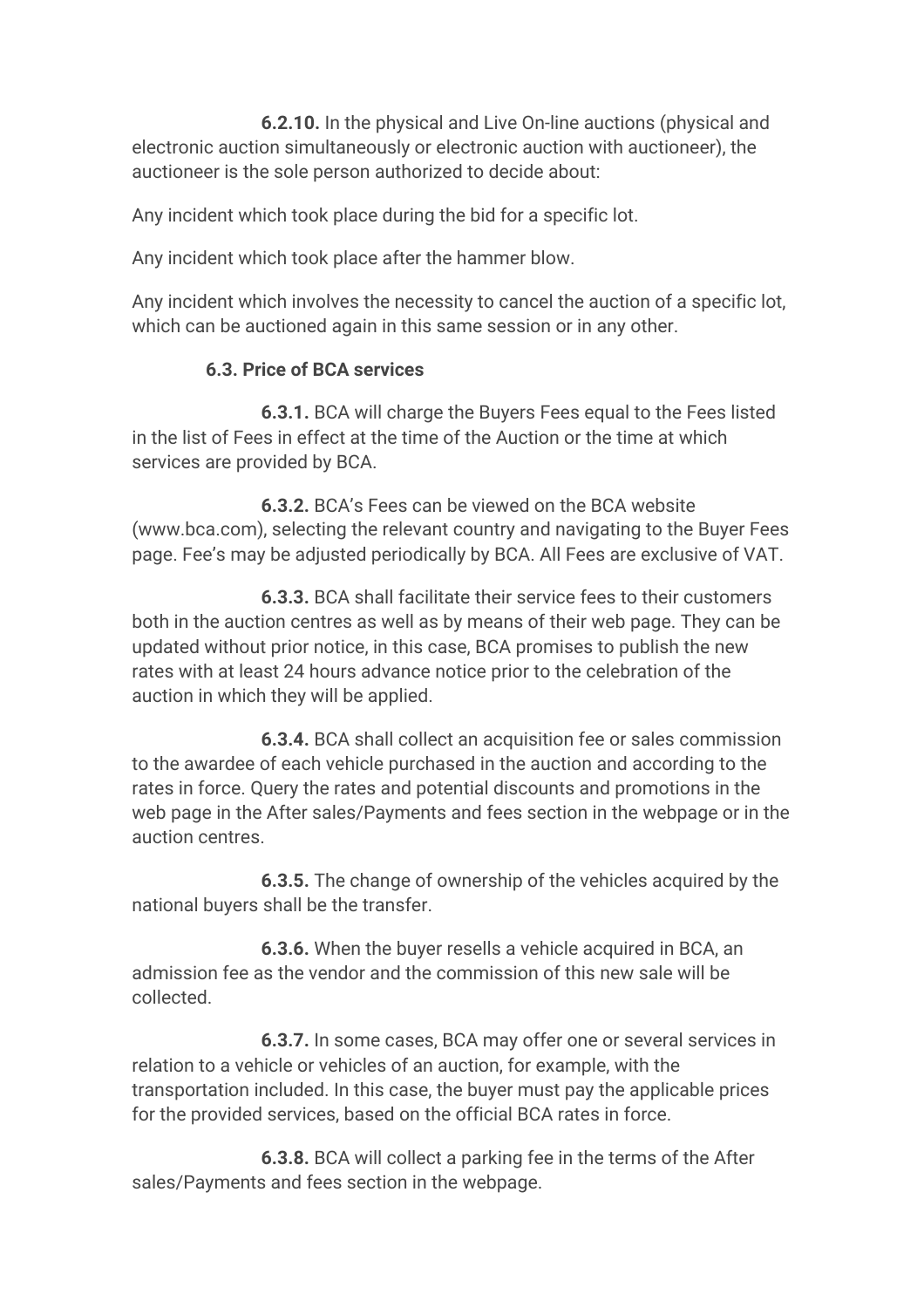**6.3.9.** To the price of the services foreseen in this clause, it is always necessary to add all the taxes and fees owed to the State or to any other public entity.

 **6.3.10.** Expenses incurred for the transport of Vehicles to the Buyer are always to be borne by the Buyer.

**6.3.11.** BCA is entitled to send electronic invoices.

#### **6.4. Payment, Cancellations, Blocking and Unblocking of accounts, transfer of ownership and delivery of the vehicle to the buyer**

 **6.4.1.** Vehicle payment: The buyer will immediately make a payment, or initiate the process to make a payment, for the purchase of the vehicle where they had the winning bid.

 **6.4.1.1.** BCA will only authorize the departure of the vehicles after the effective collection of the value owed by the buyer and all the expenses related to the services performed by BCA related to the vehicle and other pending items and according to the General Terms of the Sale-Purchase in the auction.

 **6.4.1.2.** Payment must be made within 2 working days from the issue of the invoice by transfer from the bank account which is on buyer´s name. If bank account is not in a country where company has its seat, BCA has a right to contact buyer and ask a payment to be executed from the country where company has its seat unless customer provides BCA with the proof of ownership to the bank account in a country from which he executed a payment. The payment of the owed amounts must be performed in the account numbers indicated by BCA.

 **6.4.1.3.** The Buyer´s account will be temporarily blocked if the full payment is not received by the 7th working day following the issue of the invoice. If the payment is still not received by the 10th working day, the sale will be cancelled and the Buyer's account will blocked permanently. The Buyer's account will remain blocked until all open debts (cancellation and unblocking fees) are paid in full. If invoices other than the purchase price over 300 EUR are not paid for more than 20 working days, the buyer will also be blocked.

**6.4.2.** Cancellation request:

 **6.4.2.1.** BCA accepts first cancellation request (1 vehicle) per calendar year without financial or blocking impact on the Buyers account. The buyer must request a purchase cancellation to BCA within 24 hours following the sale time.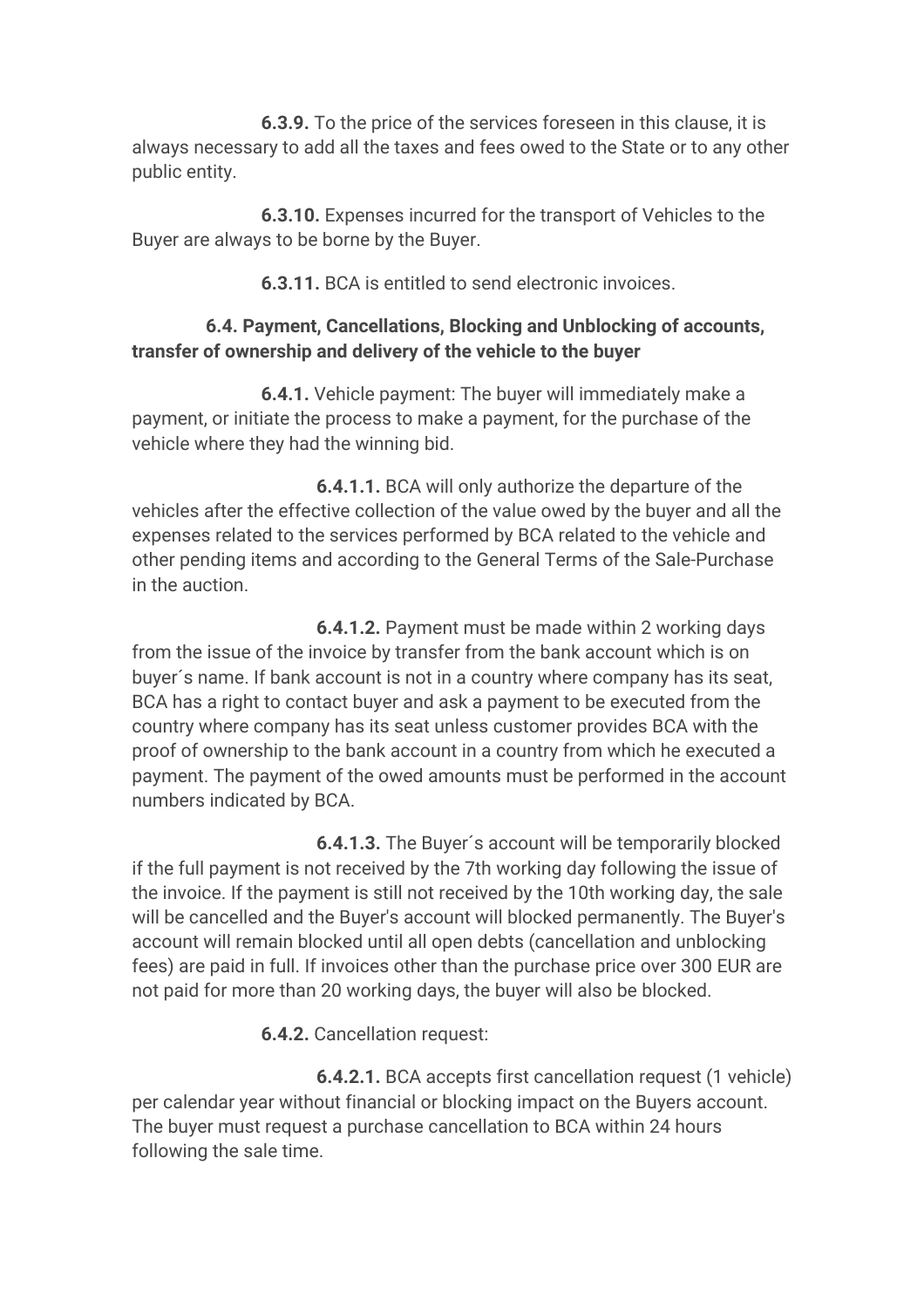**6.4.2.2.** If the second purchase cancellation within 24 hours following the sale time in a given calendar is requested, BCA accepts the cancellation and charges 500 EUR fee.

 **6.4.2.3.** The third sales cancellation request for a vehicle in a given calendar year, will be automatically refused and an account blocked.

 **6.4.2.4.** Failing to request the sales cancellation through the claims online form within the given 24 hours following the sales time will imply validating the purchase, with BCA rightly expecting the full payment.

**6.4.3.** Other invoices debts:

 **6.4.3.1.** For any other invoice debt, for which BCA will claim the related payments for services unpaid, the Buyers account will be blocked if the Buyers account presents more than 300€ of payments overdue for a period greater than 30 calendar days

**6.4.4.** Blocking/Unblocking of accounts:

 **6.4.4.1.** In occurrence of blocking or unblocking action(s) towards a Buyers account, the Buyer will be informed, and the reason will be provided by the Business Partner to the Buyer.

 **6.4.4.2.** The blocking action implies that the buyer's accesses will automatically be blocked in all the countries where the Buyer has a valid BCA account.

 **6.4.4.3.** The unblocking of the account occurs only with the payment of outstanding cancellation fees and/or other invoices plus an additional unblocking fee. The amount of the unblocking fee is 600 EUR. The cancellation fee is applied per unit unpaid, unblocking fee is applied per occurrence. In case of debts in other countries, debts must be repaid, but unblocking fee is paid just once to the country with the highest debt.

 **6.4.4.4.** The payment of the fee does not automatically imply the unblocking of the account. The reason of the initial blocking action will trigger the decision to unblock and is entirely at the discretion of BCA (typically, failing to adhere to BCA rules of Ethics and VAT compliance will automatically imply a permanent blocking of the account).

**6.4.5.** Special dispositions:

 **6.4.5.1.** Process for EV vehicles subject to Battery Leasing Contracts : Along with the payment and as soon as the vehicle is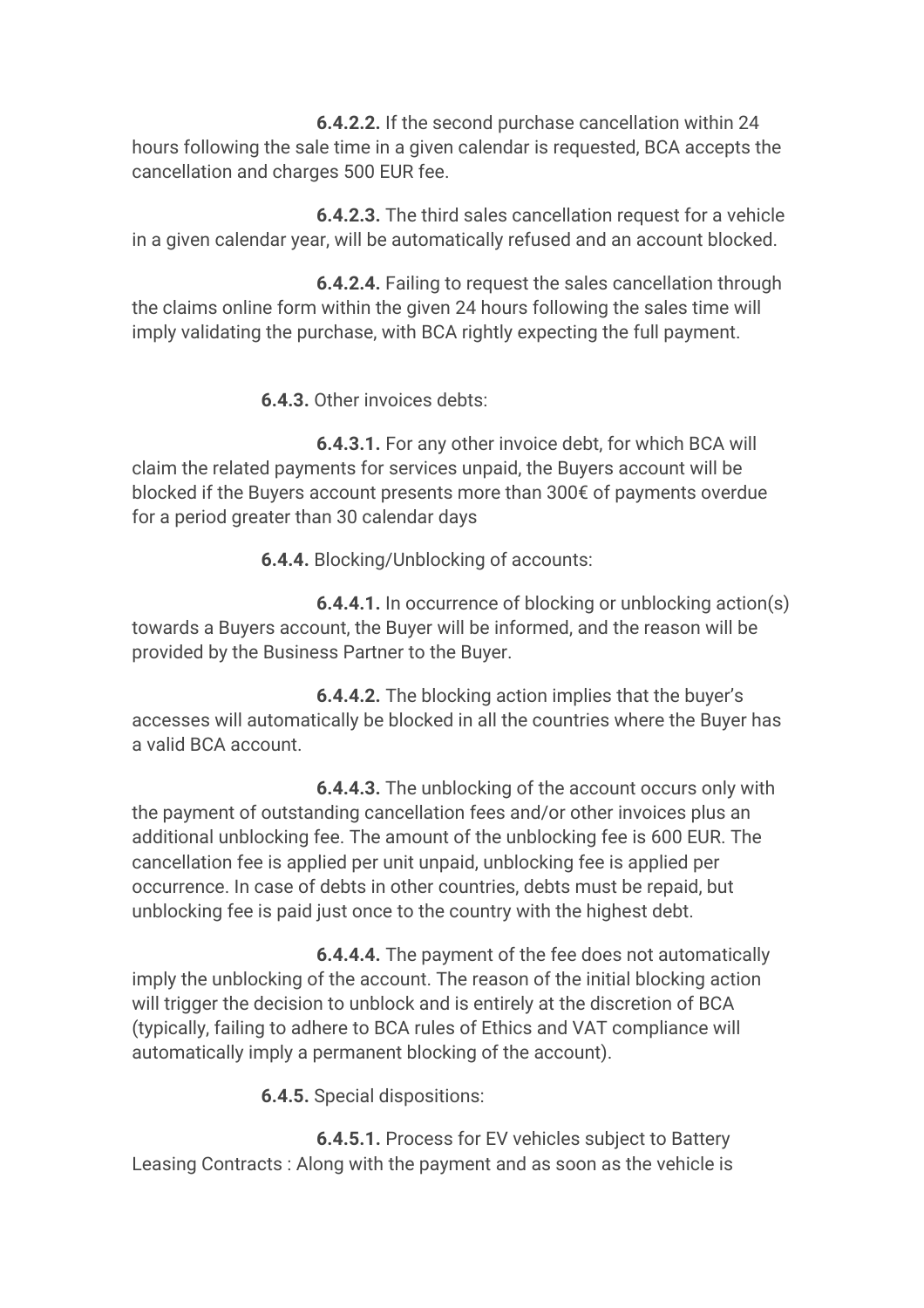purchased, the Buyer acknowledges the responsibility to take over the leasing agreement of the vehicle and undertake all necessary steps to formalize the transfer of ownership to his/her name.

**6.4.6.** Transfer of Ownership:

 **6.4.6.1.** The ownership of the vehicle shall be transferred to the buyer until the value owed by the buyer has been settled and has been effectively collected by BCA without detriment of that stipulated in the Responsibilities and Parking fees clause.

 **6.4.6.2.** Without detriment of that set forth in the above section, the documentation and keys which are in possession of BCA, which belong to the sold vehicle, shall only be delivered or sent to the buyer or authorized person/company after the effective payment of all the amounts owed for the services provided by BCA.

 **6.4.6.3.** At some point, the vehicles marketed by BCA in the transfer process to the buyer customer can be involved in a Temporary Cancellation in the Traffic Authority. It is the buyer customer's responsibility to know the status of the vehicle's documentation prior to circulating with it.

 **6.4.6.4.** After formalizing the sale, during the processing of the documentation, the vehicle may have an expired ITV status or "cancellation due to community transit or exportation" (in the case of foreign customers). In this case, it shall be the buyer's responsibility to know the status of the vehicle's documentation prior to circulating with it and what occurs in relation to the vehicle until the final processing of the documentation.

 **6.4.6.5.** The buyer will quickly return the documents proving the compliance with these terms and conditions and other external rules. These documents include, but are not limited to : CMR, Customs Declaration, Insurance on transport if applicable, Battery renting commitment if applicable.

 **6.4.6.6.** Delays in providing the documentation referred in previous points may result in corresponding delays in the release of the vehicle to the buyer and ultimately cancellation of the purchase.

**6.4.7.** Local Vehicle Pick-Up:

 **6.4.7.1.** Self-pick-up of the vehicle (this option is only available for a running and non-damaged vehicle; Any non-running or damaged vehicle must be transported by professional Finished Vehicle Transport company).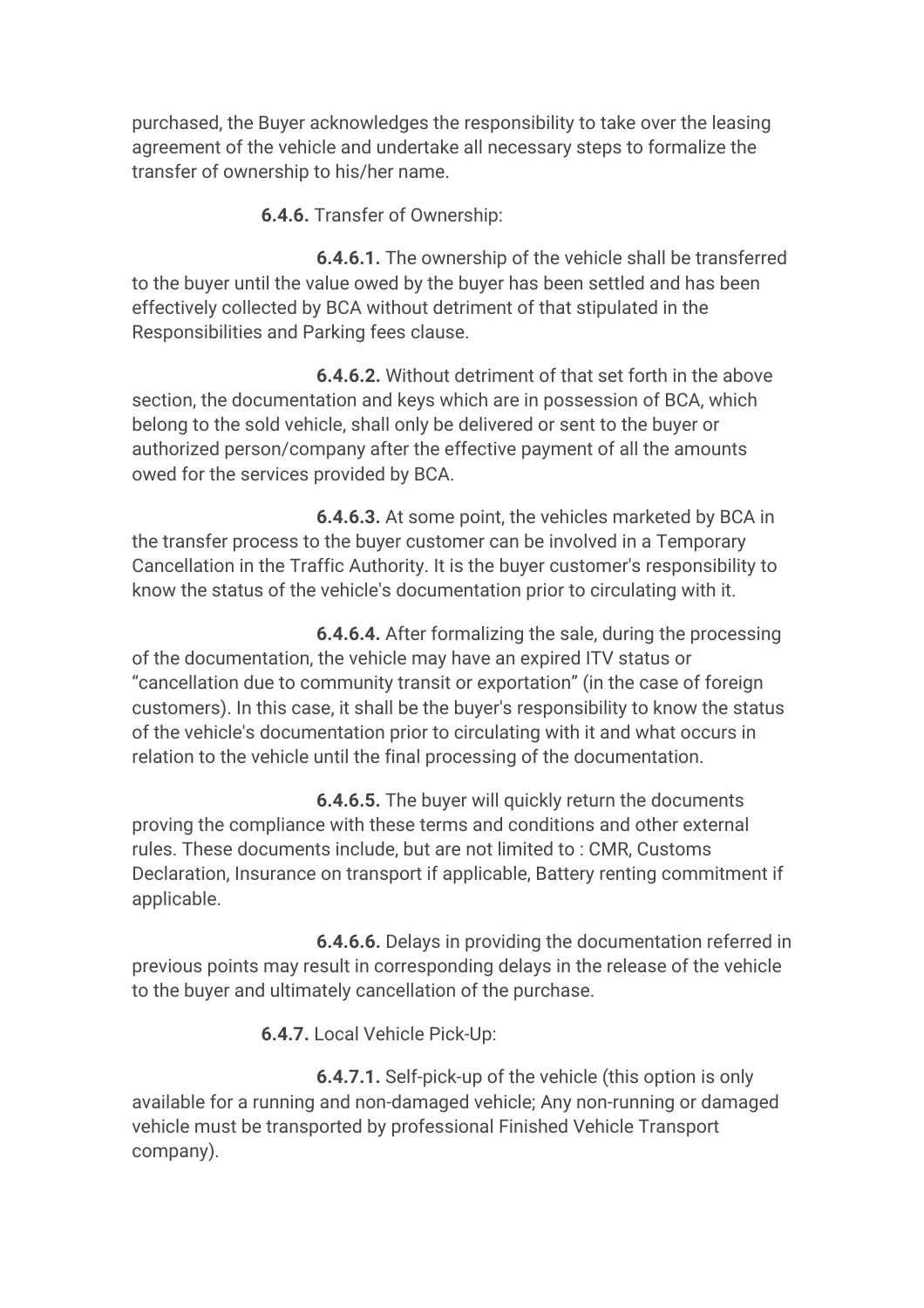**6.4.7.2.** Appointments must be taken with a 24h notice (working hours), by contacting the pick-up location.

**6.4.8.** Cross-Border purchases Pick-Up outside the EU:

 **6.4.8.1.** No self-pick-up of the vehicle is allowed when the purchase of the vehicle is taking place outside of the buyer´s own country. The Buyer must organise the transport of the vehicle only through a professional finished vehicle transport company.

 **6.4.8.2.** Appointments must be taken with a 24h notice, by contacting the pick-up location.

 **6.4.8.3.** The pick-up of the vehicle must be executed within 9 calendar days following the day of the invoice.

 **6.4.8.4.** Failing to comply to this deadline, a parking fee in amount of 18€ per calendar day above the 9th calendar day will be invoiced to the buyer. If by the 15th calendar day after the invoice, the vehicle has not been collected by the buyer, BCA reserves the right to consider this situation as a cancellation (Conditions of section 8 apply).

 **6.4.8.5.** The Buyer has to secure all EU VAT compliance requirements and related administrative paperwork:

- Customer Declaration,
- CMR,
- Proof of transport insurance issued by the third-party transport company or a Transport purchase invoice.

 **6.4.8.6.** Failing to comply to these terms in the given leadtime implies a direct risk on the refund of the VAT Deposit to the buyer by BCA (complying with EU VAT regulations).

**6.4.9.** Transport of Cross-Border purchases inside the EU:

**6.4.9.1.** Automatic Transport. All vehicles purchased cross-border are subject to automatic transport within EU (all of the EU inland countries with the exception of islands) arranged by BCA to the Buyer´s address, main or alternative one, provided by the buyer. Country of the alternative delivery address cannot differ from the country the Buyer is registered in and Buyer is required to provide a completed BCA's alternative delivery address form and proof of rent or ownership.

 **6.4.9.2.** Self-collection or collection through a third party is not allowed. Purchased vehicles cannot be transported until valid payment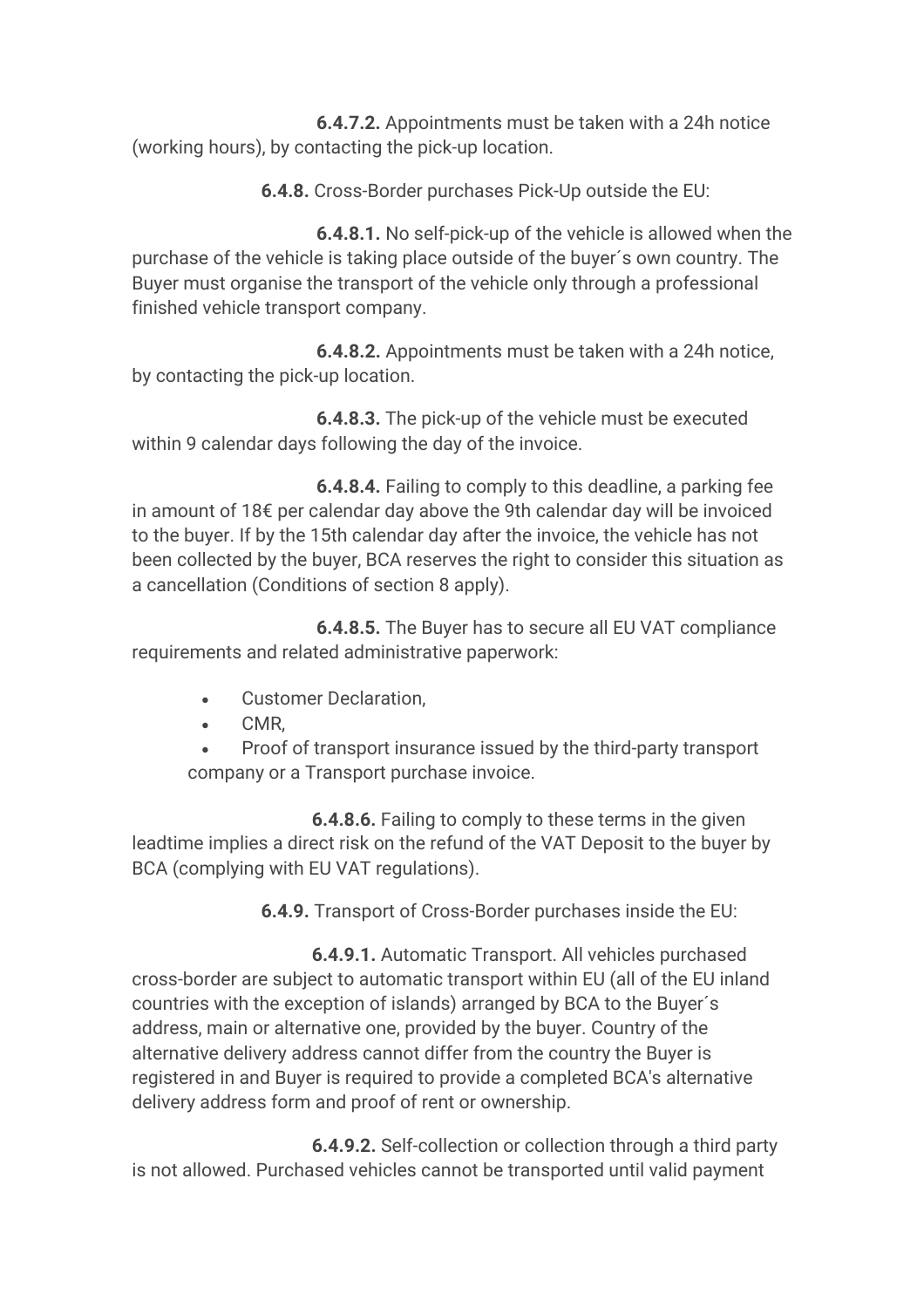has been received and confirmed by BCA. Whenever an address confirmation email is sent, if that is not the address where the Buyer intends to receive the vehicles, the Buyer should contact BCA within a 24h-period.

 **6.4.9.3** BCA automatic transport is available for all running cars; damaged cars and non-runners are excluded.

**6.4.9.4** Regardless of cross-border transport being arranged by the buyer, or by BCA transport, the carrier cannot be a related party of the buyer of the goods. For this purpose, the two parties shall not be regarded as 'independent' where (i) they share the same legal personality; and if they comply with any of the criteria set out in Article 80 of the VAT Directive (have 'family or other close personal ties, management, ownership, membership, financial or legal ties'. Legal ties may include the relationship between an employer and employee or the employee's family, or any other closely connected persons), as per points (a) and (b)(ii) of Article 45a(1) of the VAT Implementing Regulation.

BCA reserves itself the right of not performing the transport whenever the buyer and carrier are related parties or, in a case-by-case basis, request additional elements to support the VAT exemption.

**6.4.10.** Vehicle delivery:

 **6.4.10.1.** In the case of the removal in the BCA facilities, the vehicle shall only be delivered to the properly authorized person/transport company, according to the "Removal Document" provided for this purpose and available in the BCA web page. The driver must deliver a copy of the National Identity Document (DNI) to the BCA person who performs the delivery.

 **6.4.10.2.** The vehicles sold in the auction do not possess insurance in force since the time of the removal and it is the buyer's responsibility for what occurs in relation to the vehicle once it has left the facilities in which it was located; except when BCA performs the transport service, in which case, BCA shall have the responsibility until the vehicle is delivered to the buyer.

 **6.4.10.3.** Since the time of the vehicle's removal by the buyer or the vehicle's delivery when it is transported by BCA, it shall be the responsibility of the buyer for everything which occurs in relation to said vehicle, including the penalties due to infringement of the Traffic regulations. The buyer expressly authorizes BCA to inform the competent authority in the case that this is required by the latter as consequence of such infringements.

 **6.4.10.4.** Within the same country of destination, if the Buyer delivery address is different from the standard registered address of the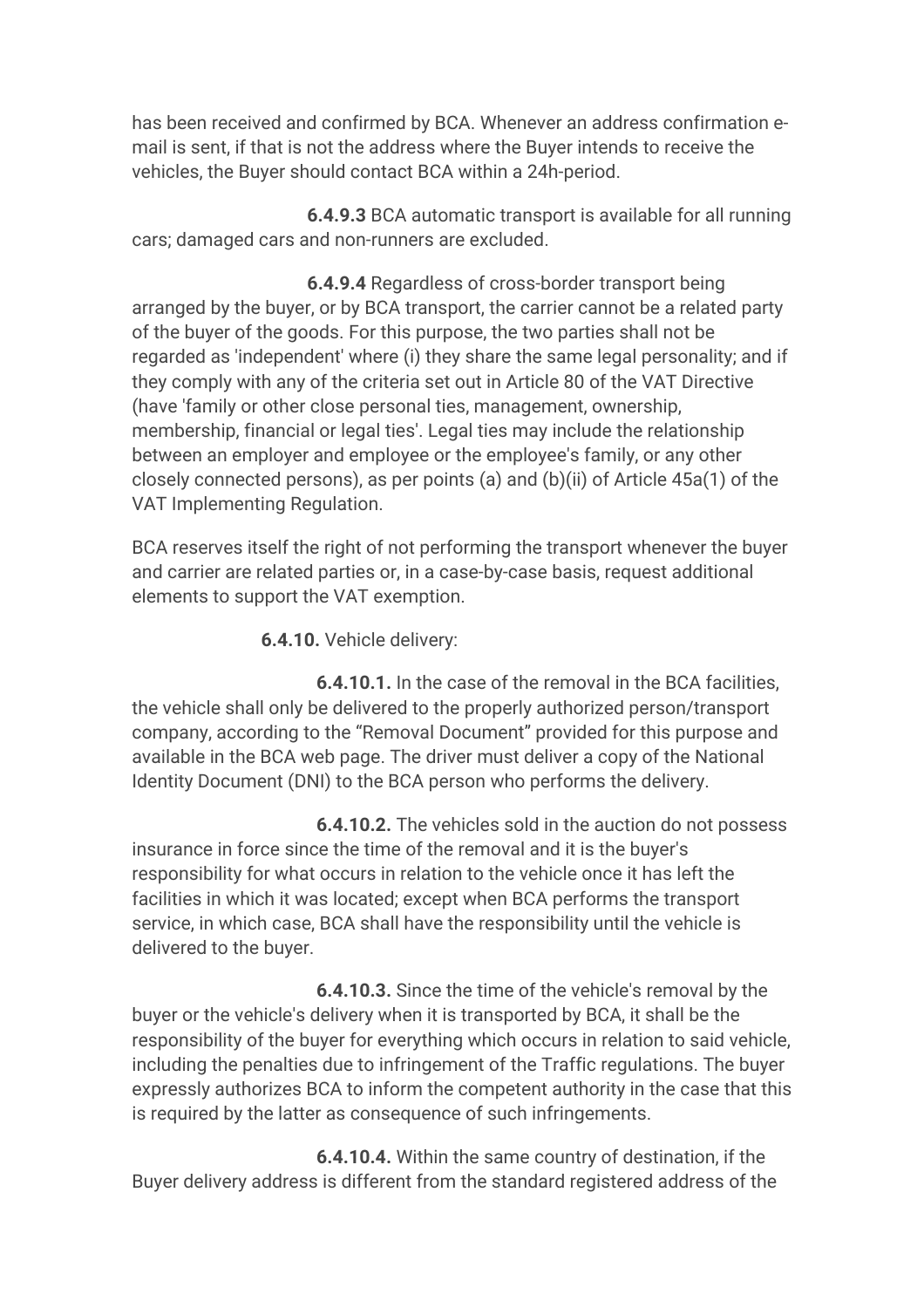Buyer, the Buyer must complete the relevant document ("Confirmation of Alternative Delivery Address").

 **6.4.10.5.** BCA does not guarantee that the vehicle removed from its facilities or external sites, is found in optimum conditions to circulate, where this is the responsibility of the party who removes the vehicle to carry out the suitable verifications. THE BUYER shall assume the responsibilities which are derived from the failure to carry out said verifications.

#### **6.5. Responsibilities and parking fees**

 **6.5.1.** The risks derived from the vehicle's parking until the time of its sale shall be covered by the BCA insurance policies.

 **6.5.2.** The risks derived from the vehicle's parking up to 7 calendar days after the purchase invoice is produced, shall be covered by the BCA insurance policies Starting from that time, BCA shall not be responsible for potential missing parts or damages in the vehicle. In the case that it involves a buyer with registered tax office outside of Spain, the period of 7 days shall be extended to 15 calendar days.

 **6.5.3.** BCA shall charge the parking service (stays) per vehicle and calendar day, based on the periods and rates in force published in the After sales/Payments and fees section in the web page. This charge must be paid prior to the removal of the vehicle.

 **6.5.4.** The buyers who have contracted the transport service with BCA, shall be clear from the payment of the parking fees mentioned in the above section if the payment of the transport service was done before the parking fees apply.

#### **6.6. Invoicing exempt from VAT**

A vehicle shall be invoiced exempt from VAT when the buyer accredits that their company has its registered tax office outside the Spanish fiscal territory and it complies with the requirements mentioned in the VAT Exemption Procedures available in the BCA web page and in all the auction centres.

#### **6.7. Cancellation of the sale-purchase contract (Cancellation of the purchase)**

 **6.7.1.** The sale-purchase contract can be cancelled due to diverse reasons, previously approved by BCA and according to the claim point reflected in this Terms & Conditions.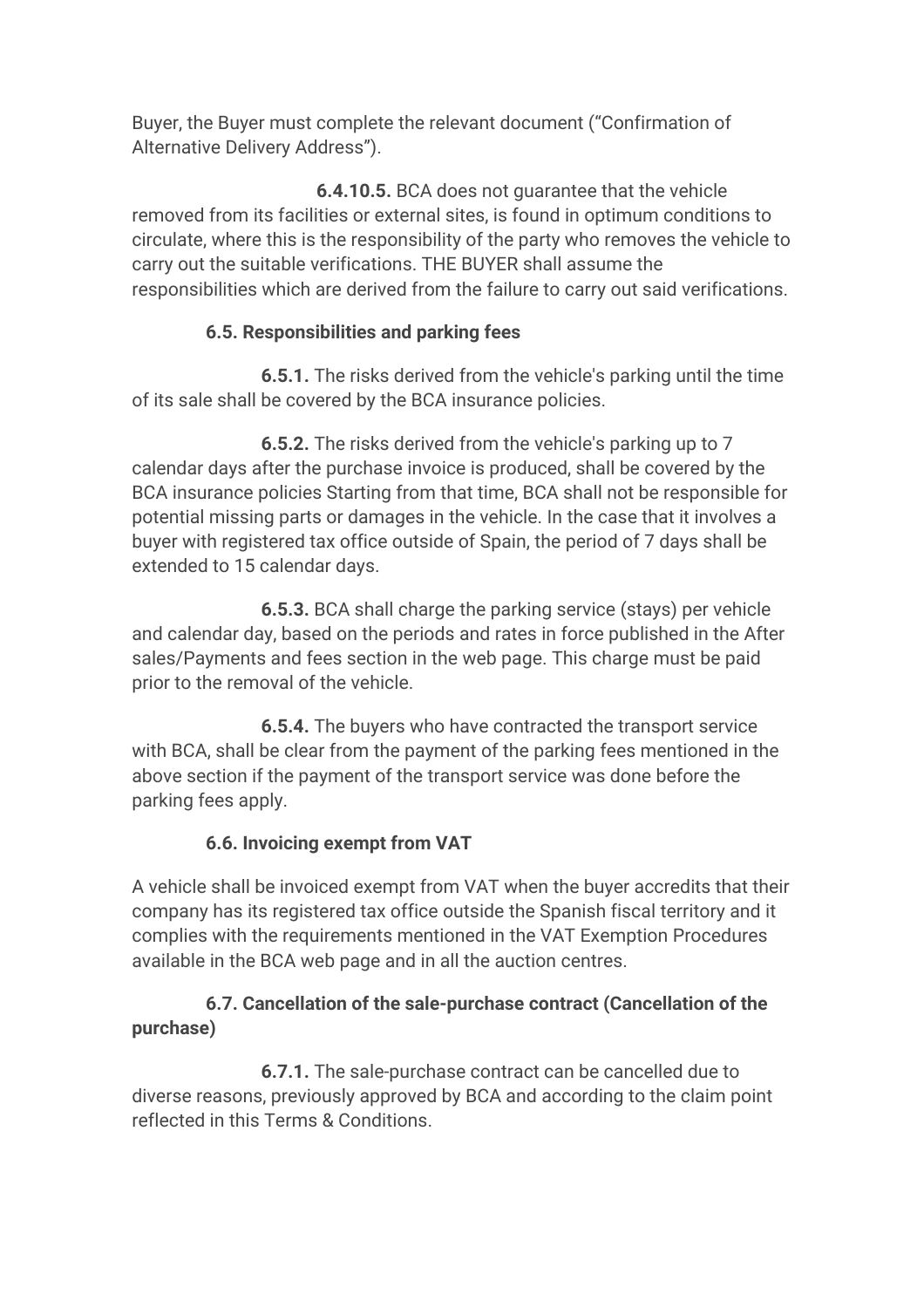**6.7.2.** BCA may cancel any sale-purchase due to the infringement of the Considerations of the sales system in an auction section of this document.

 **6.7.3.** BCA shall admit claims in reference to the vehicle or services, always in the agreed form and periods and according to the claim point reflected in this Terms & Conditions.

#### **6.8. Infringement by the purchaser**

Notwithstanding any duly validated Registration, BCA reserves the right to temporarily or permanently suspend the Registration and related access to Auctions for the following reasons including, but not limited to:

- Failure to communicate or provide any document requested by BCA,
	- Failure to pay within 7 days after invoice date,
	- Improper behavior towards BCA staff,
- Disclosure of the personal and confidential credentials to third parties,
- Proven or suspected fraud, on documentations or identify, or any unlawful behavior,
	- Contact with a Seller.

BCA shall inform the Automotive Professional of the suspension of its account by any means, and the unblocking fee.

If the buyer does not comply with their payment obligation, BCA is hereby empowered:

- To consider as cancelled, in the name of the buyer, the salepurchase contract (cancellation of the purchase).
- To enforce against the buyer all legal actions deemed necessary for the fulfilment of their contractual obligations.

### 7. The Vehicle Presentation

#### **7.1. The Information made available to the Buyer**

 **7.1.1.** Our Marketplace is European, our Buyers are from all over Europe (and beyond). Therefore, it comes as only natural that any vehicle description also comes always in English when possible.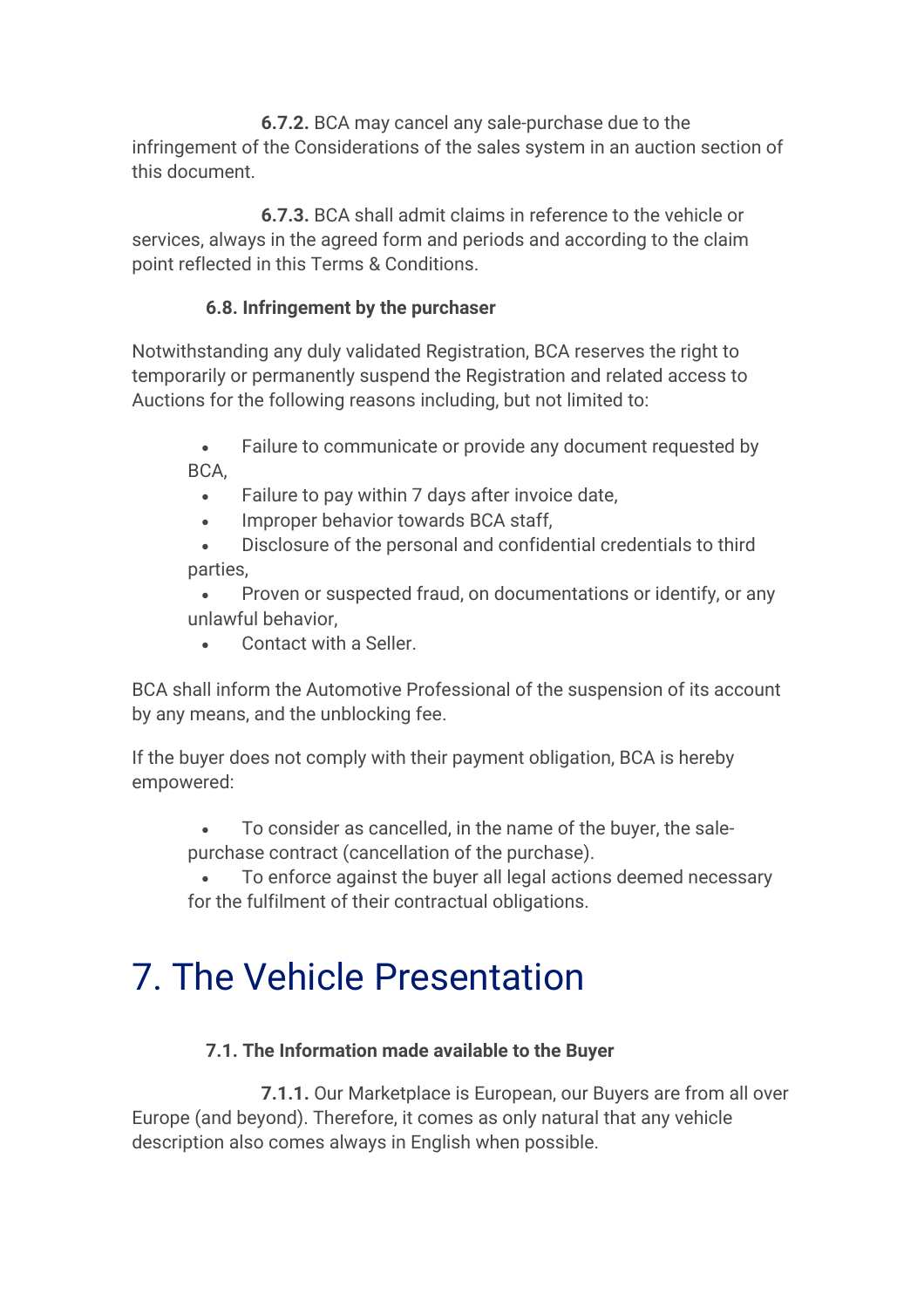Therefore, if any important last minute information about a vehicle must be shared before or during an auction, it will always be shared in written form in Spanish and in English. If there is a risk that the information may not be understood, the vehicle will be removed from the sale and will be re-entered for auction in a later sale event.

 **7.1.2.** BCA displays all its vehicles for sale on its sales platforms and commits to providing the following information to the buyers:

**7.1.2.1.** A description of the vehicle:

**7.1.2.1.1.** Make,

**7.1.2.1.2.** Model,

**7.1.2.1.3.** First Year of Registration,

**7.1.2.1.4.** Odometer Reading (+/- 50km),

**7.1.2.1.5.** Gearbox Type (Automatic/Manual),

**7.1.2.1.6.** Fuel/Energy type (Petrol/Diesel/Full

Electric/Alternative energies),

**7.1.2.1.7.** Color of the Vehicle,

 **7.1.2.1.8.** Number of seats (Identified during assessment, could differ from Vehicle Documents),

**7.1.2.1.9.** Number of doors,

**7.1.2.1.10.** Previous usage of the car,

**7.1.2.1.11.** Margin Regime of the car (Margin or

Qualifying Net),

 **7.1.2.1.12.** Battery full purchase or battery leasing (in the vehicle title and in the description),

 **7.1.2.1.13.** Presence or absence of vehicle documents at the moment of sale.

 **7.1.2.2.** A list of the vehicle equipment (including, when available : Information on previous damages and COC),

 **7.1.2.3.** A set of commercial pictures (minimum 4 pictures),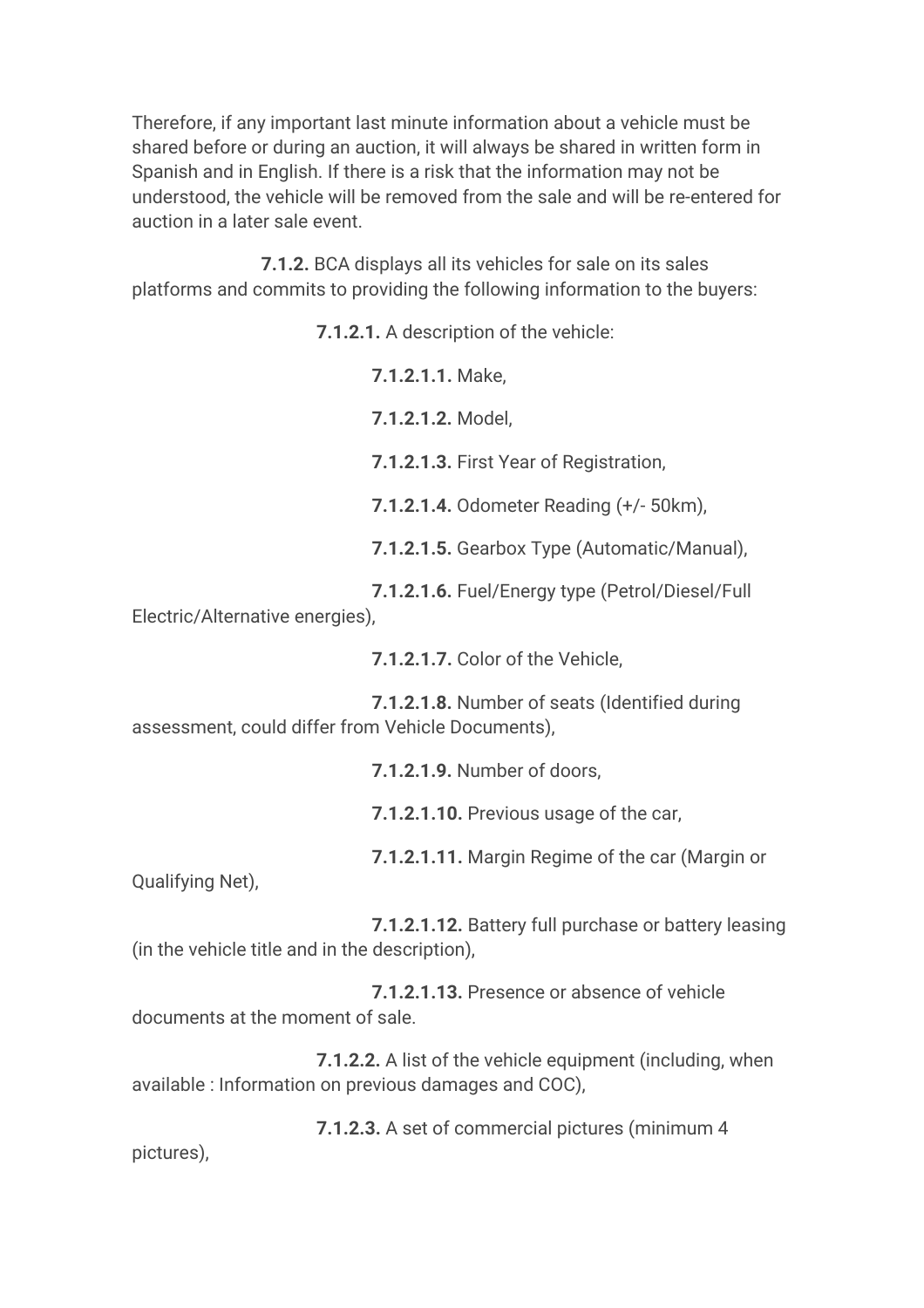**7.1.2.4.** When available, a picture of last page on the history Service Book records. When the information is recorded digitally, a picture of the dashboard screen, displaying the Service History information, will be provided,

 **7.1.2.5.** An Aesthetic appraisal report of the vehicle, on both interior and exterior, with pictures of identified damages on the vehicles.

 **7.1.3.** In addition, BCA will provide for all non-damaged, running vehicles, a visual and limited technical inspection carried out on vehicles. The information contained in the report is based on observations made by the member of BCA technical staff at the time of the inspection (local exceptions may apply, see 5.3.1).

 **7.1.4.** The technical inspection has been contemplated for the sale to a professional of the automobile sector and is a guideline. In the case of discrepancies, it is possible find more information in the Claims Policy in force published in the web site and exhibited in the auction centres.

## 8. Data processing

In fulfilment of the General data protection regulation (EU) 2016/679 of April 27 (RGPD), as well as Organic Law 3/2018, of December 5, on the protection of personal data and guarantee of digital rights (LOPDGDD), the buyer/vendor is hereby informed that their data shall be included in the computer/IT files owned by BCA Autosubastas de Vehículos, S.L. with the aim to carry out the business relation and keep said parties informed about the company's activities. The buyer/vendor provides their consent for the receipt of the information by means of electronic mediums (SMS and e-mails). In the cases in which BCA has knowledge (through the vendor himself) that the vehicle has been object of a fine if the change of ownership in the Traffic Authority still has not occurred, BCA shall notify, under vendor's requirement, the buyer's data in order to comply with the traffic regulation which obliges the identification of the driver of the infringing vehicle. Said parties may exercise the rights covered in the legislation for the access, rectification, cancellation and opposition to the sending of the information by electronic mediums by a written notification to the BCA Customer Relations Department or by means of: info.es@bca.com.

The BUYER / VENDOR can find more information about the Privacy Statemen in the website www.bca.com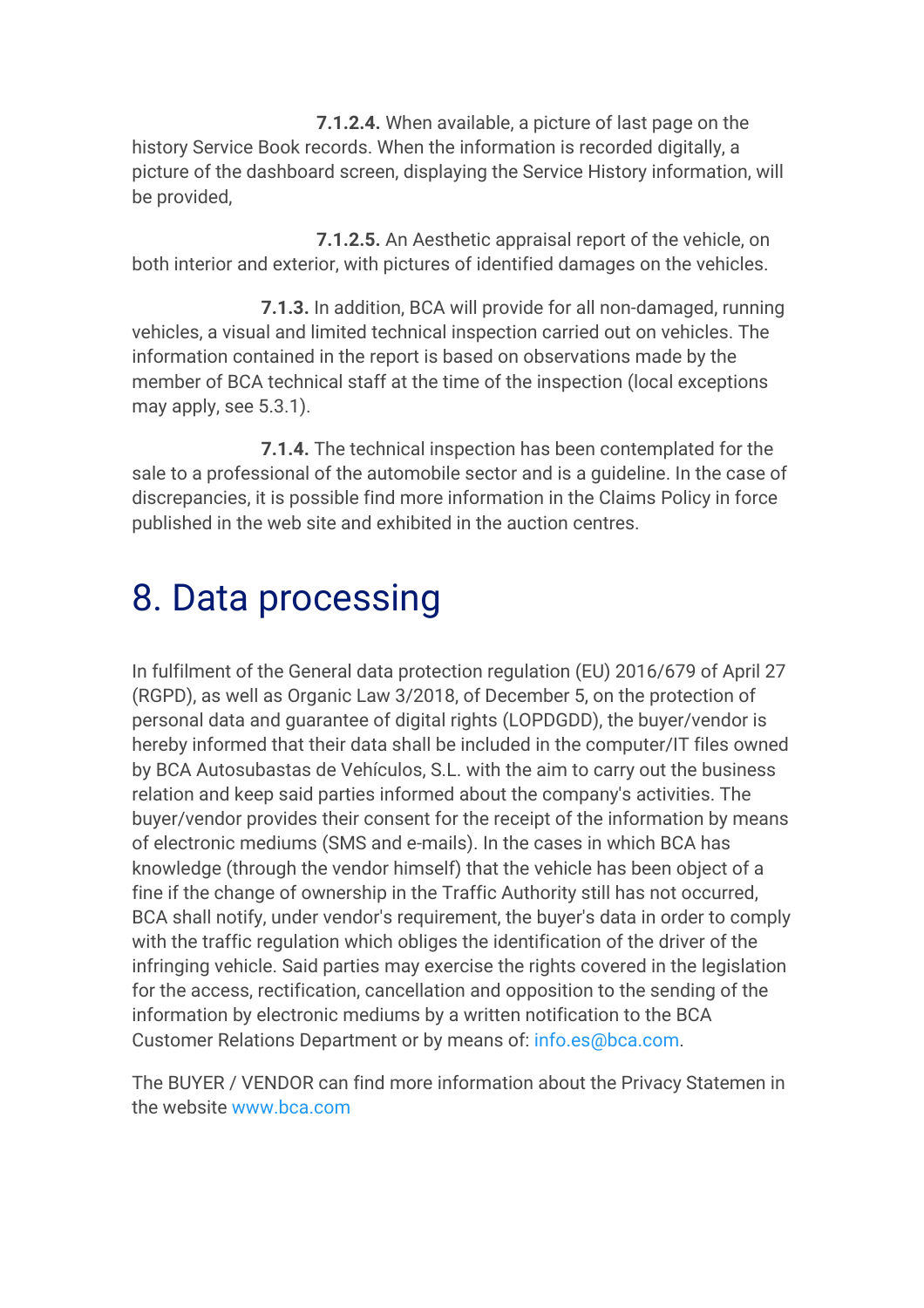## 9. Confidentiality

The Buyer/Vendor and BCA hereby promise and are obliged, both during the validity of this contract, and subsequent to its termination due to any cause, to maintain secret all data or personal circumstances or materials which they know as consequence of this relation and which affect the activity of both parties or the persons and activities or businesses of their customers.

Likewise, they hereby promise and are obliged to conserve and maintain with due diligence the documentation which they must use, adopting the precautionary measures required to prevent any type of reproduction, knowledge or communication by other unauthorized persons, where this reserve obligation is extended to all data which are entered, conserved or are obtained in the use of the computer/IT system of the parties.

This obligation extends to the employees of both parties, or to any third party who may have a relation with this contract.

### 10. Applicable legislation

For everything not expressly agreed in this contract, the corporate and civil legislation in Spain in force shall apply.

## 11. Exclusion

Since the relation between the parties is merely mercantile, the legislation of consumption and/or protection of consumers or users is hereby excluded from their application to this contract.

## 12. Validity of the clauses

Although the invalidity or unenforceability of any clause of this contract or one of its parts is ruled, the remaining clauses or their parts shall continue to be valid and remain in force.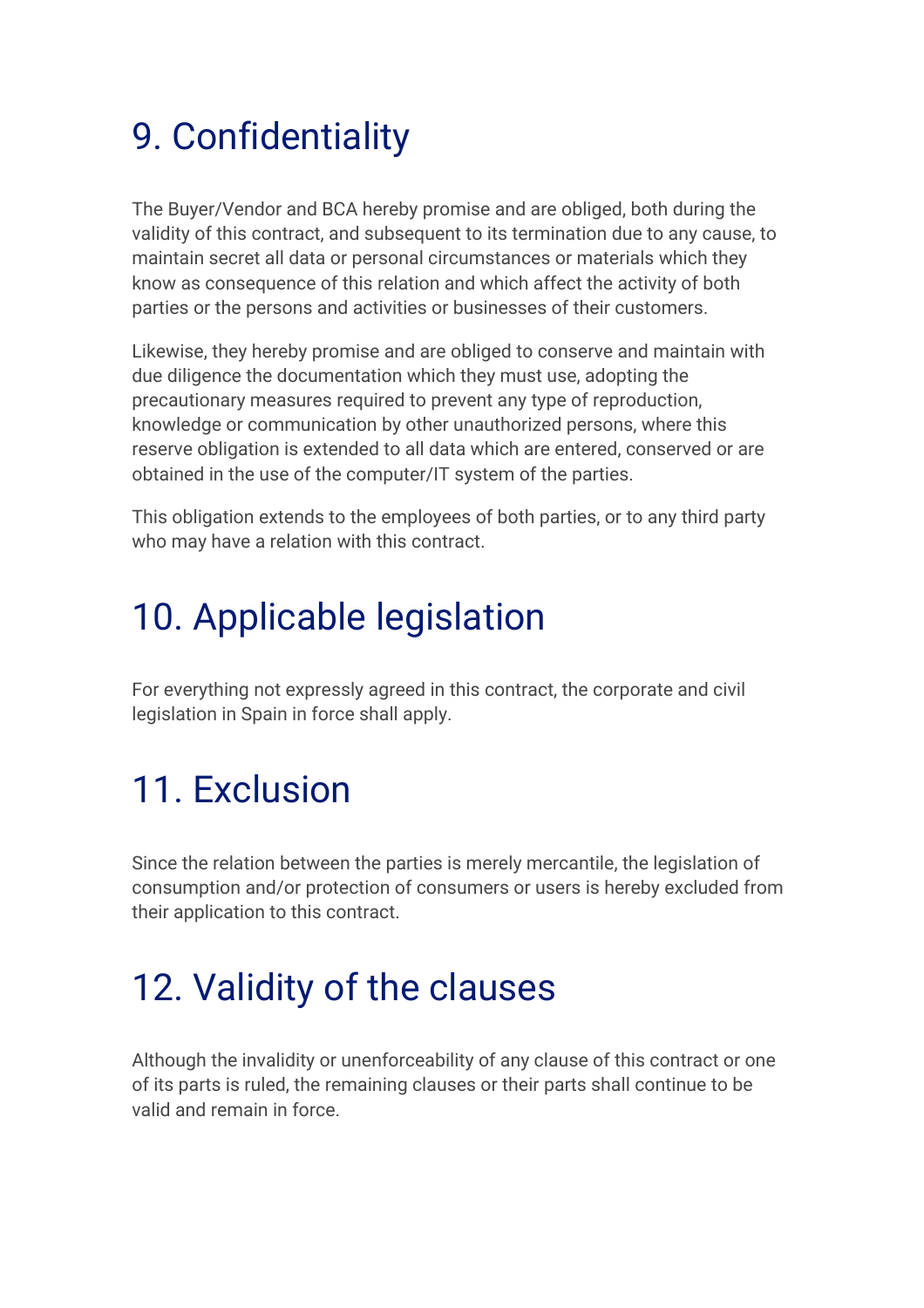# Claims Policy of BCA Spain

## 13. Claims Policy of BCA Spain

All persons, individuals and/or legal entities, which intervene in the auctions as buyers/vendors acknowledge and accept all and every one of the clauses of this Claims Policy applicable to all the sold vehicles, in either physical or on-line form.

All the vehicles bought/sold in the auctions system of BCA España Autosubastas de Vehículos S.L. shall be subject to the General Terms of the Sale-Purchase in the Auction.

BCA markets used Vehicles to professionals of the automobile sector, mainly by means of physical and electronic auctions

#### **13.1. Principles**

 **13.1.1.** BCA also commits to providing an acknowledgment via email/phone/other means to any claim within a maximum of 24 hours (working days) after the submission of the claim by the Buyer. This communication shall notify if the claim has been made within the established periods and the steps to be followed, or it has been done outside the period, in which case, it shall not be accepted.

 **13.1.2.** Claims will only be considered on the vehicle in its current state, no claim will be accepted following rework on the vehicle or resale of the vehicle.

 **13.1.3.** If BCA is made aware about any previous damage, BCA will display the information in full transparency.

 **13.1.4.** The buyer accepts that paint and bodywork may have been authorized out on several parts of the vehicle, which may have been performed due to paint damage/excessive paint wear and collision damage. These repairs are made according to the craft standards of the relevant country from which the vehicle originated (1st registered country), which is considered acceptable.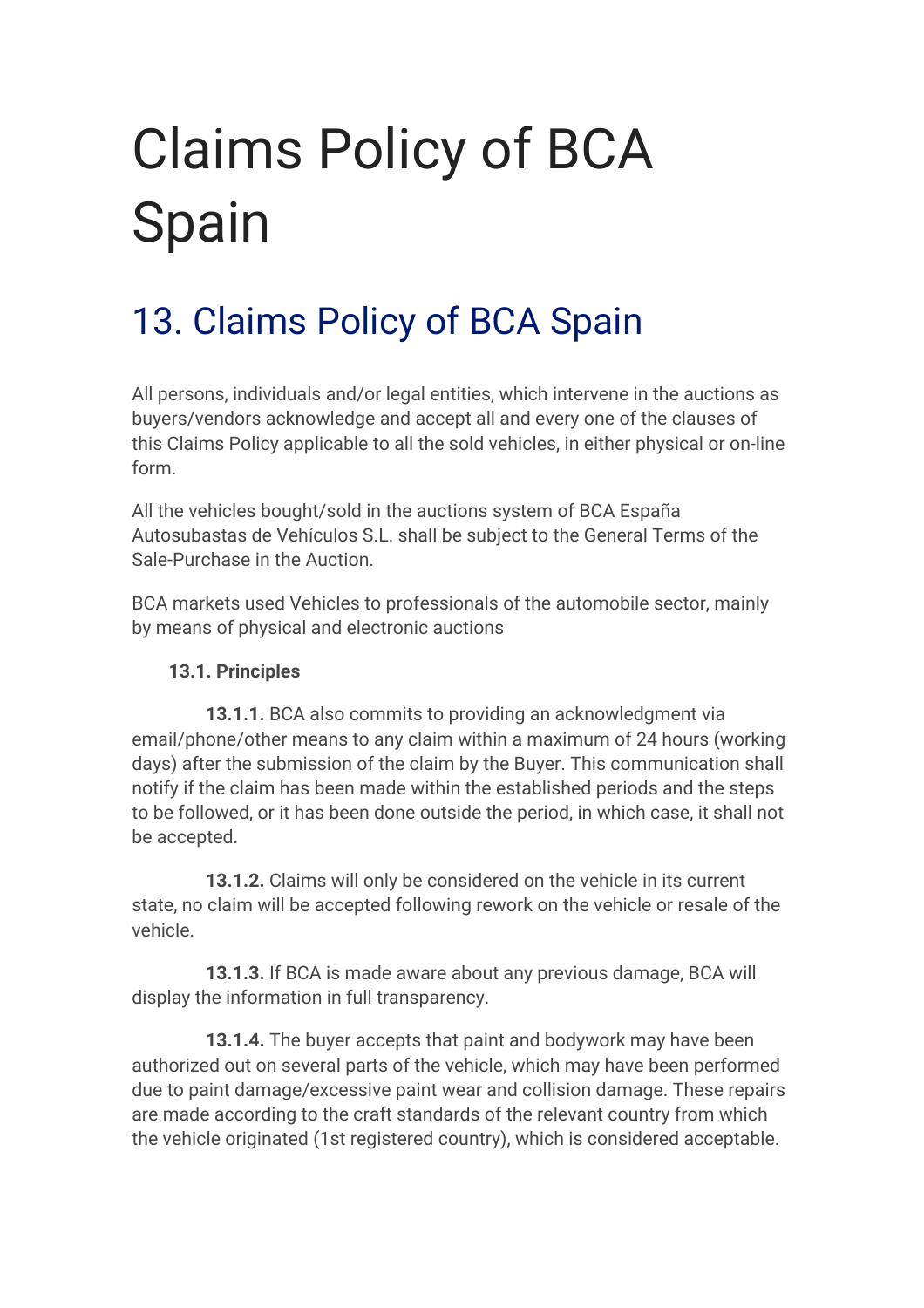**13.1.5.** For every Claim, the Buyer has an own risk excess of 350 € excl. VAT for technical defects and 350 € excl. VAT for body work damage.

 **13.1.6.** Until the claim has been submitted and the decision reached, it is strongly advised for the Buyer not to proceed with any repair on the car as BCA will not cover the cost of repair if decision is then taken to cancel the sale and for BCA to repatriate the car. The Invoice of repairs organized by buyer through car mechanic could be asked in case of financial compensation accepted by BCA.

#### **13.2. Preliminary considerations**

 **13.2.1.** The published mechanical evaluation has been contemplated to facilitate the sale to a professional of the automobile sector. It refers to the technical condition of the essential elements of the vehicle.

 **13.2.2.** BCA sells vehicles located in its own sites or vehicles located in the vendor's facilities.

 **13.2.3.** BCA does not carry out any maintenance or repair task in any vehicle, unless expressly agreed in this regard.

 **13.2.4.** The professional buyer is responsible for verifying the information and the condition of the awarded vehicle immediately after it is delivered to him by BCA, as well as carry out the improvements required for its proper circulation and marketing to the final customer in the terms established by law.

 **13.2.5.** The buyer shall be responsible for any breakdown which occurs in a vehicle once it is retired from the BCA or other vendors facilities.

 **13.2.6.** A hidden defect shall be considered as the serious discrepancy of the motor, steering or transmission which affects the value of a vehicle in a major way, when this has not be informed by BCA prior to the auction. Provided that this hidden defect could not have been known beforehand.

 **13.2.7.** It shall be considered that a vehicle has structural damage when there is evidence that it has undergone a collision which has damaged the structure levels of the vehicle, including the longitudinal and cross sections.

 **13.2.8.** BCA offers vehicles in auction with the information about the mileage provided by the transferor, acting in good faith, guaranteeing the information in those cases in which the vendor accredits the same or declares to be in conditions to accredit. BCA shall inform the "guaranteed kilometers" for the vehicles which comply with one of these two conditions: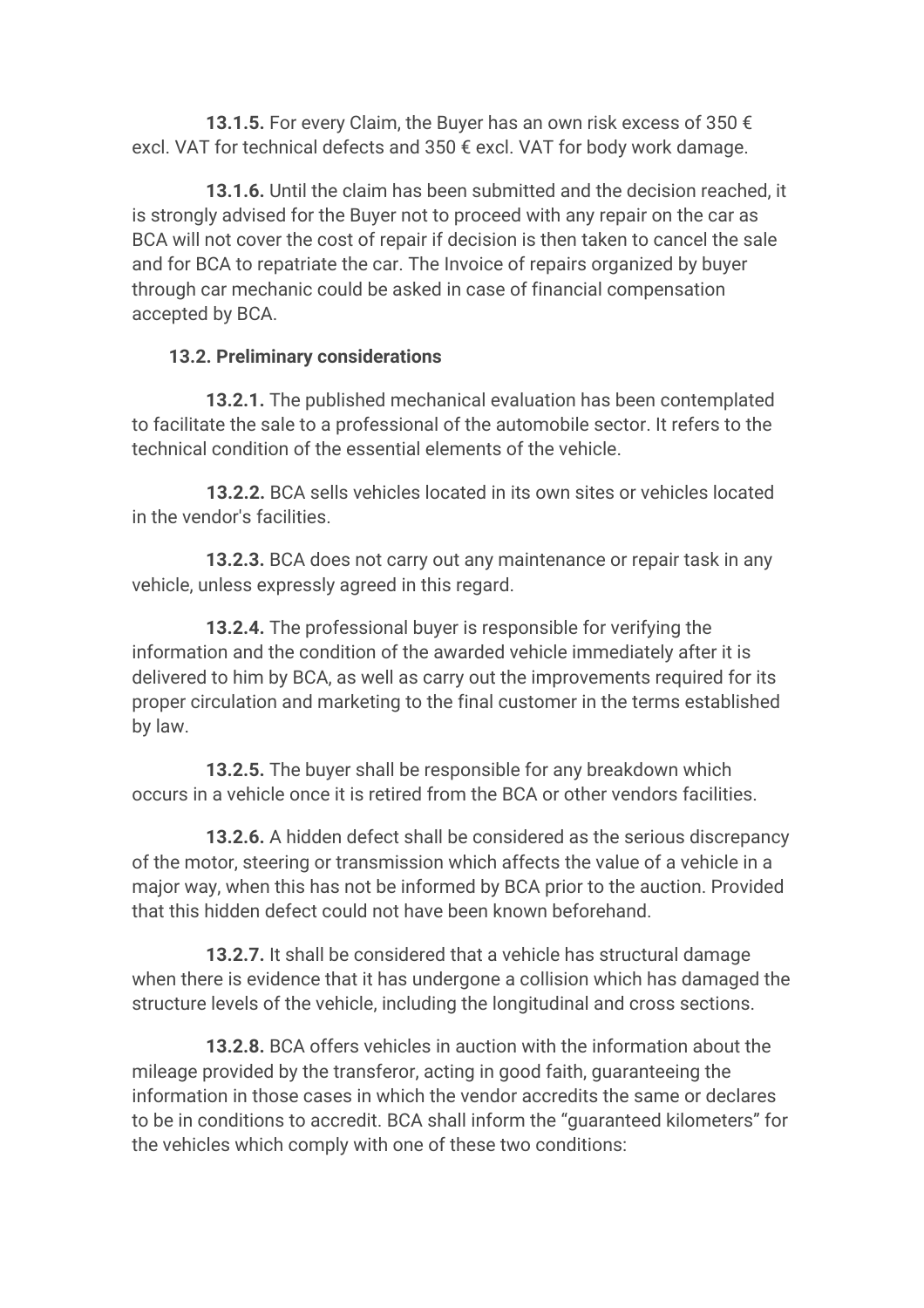- When the vendor accredits the travelled kilometers with documents.
- When the origin of the vehicles provides BCA with the required guarantees. Otherwise, BCA shall not be obliged to accredit this.

 **13.2.9.** BCA shall collaborate against fraud due to manipulation of kilometers, by providing the police and/or judicial authorities with all data which are required for these effects.

 **13.2.10.** BCA can offer vehicles, informing the buyer that this involves a "Sale in "Sold as is" condition". The information provided in relation to the vehicle condition will be a guideline and the buyer must take this into account at the time of the bid. In these vehicles, claims shall not be accepted in relation to their condition. Consequently, in these cases, the information must be verified before the bid, assuming the risks which they consider suitable, since both the vendor and the buyer understand that an auctioned vehicle in these conditions can reach a lower market price. In this case, claims shall not be admitted based on hidden defects.

 **13.2.11.** Damage grade: BCA classifies the condition of each of the vehicles located in the BCA facilities, by scoring them from 1 to 5 according to their internal and external damage. There are several vehicles which cannot be economically valued and they are reported as Non-Classified Score. For more information about the BCA Damage Classifications, visit the web page in the Getting started/Appraisal and Mechanical Report section.

#### **13.3. When to submit a Claim**

 **13.3.1.** Whenever the vehicle is picked-up by the Buyer or transport is organised by the Buyer, a claim may only be raised by the Buyer in a maximum of 48 hours (working days) after the pick-up of the vehicle, and with a maximum of 50 additional kilometres on the car.

 **13.3.2.** Whenever the vehicle is transported by BCA, a claim may be raised by the buyer up to 24 hours (working days) after the delivery of the car, and with a maximum of 50 additional kilometres on the car.

**13.3.3.** For Missing elements:

 **13.3.3.1.** In the vehicles which the buyer removes in the BCA facilities personally or by means of authorized persons or companies by him, the claim must be made at the time of the removal and noted in the vehicle delivery sheet.

 **13.3.3.2.** For the vehicles transported by BCA or collected in external sites, the period to file the claim shall be 48 hours since the delivery,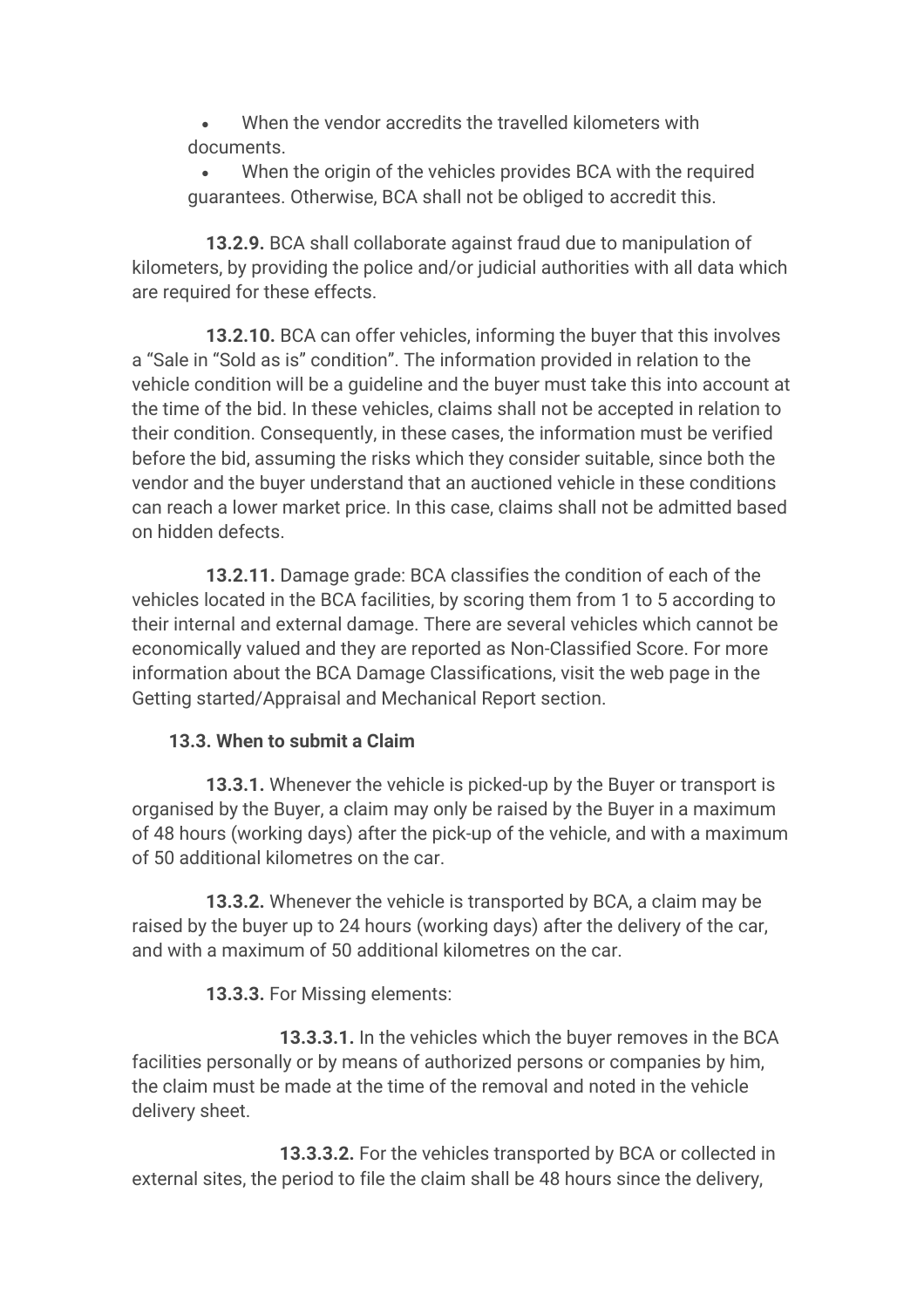always when the missing element has been noted in the delivery note prior to its signature (either from the transport agent or the external sites).

#### **13.4. How to submit a claim**

 **13.4.1.** Claims are to be submitted through BCA's online form available on the website in the "after-sales" section, by selecting the country in which the vehicle was bought.

 **13.4.2.** The form has to be filled-in and any relevant document/picture uploaded and attached to the form before submitting the claim. The SLA leadtimes of BCA for Claims response and resolution time are initiated only once the form is completed and submitted with all required documents.

 **13.4.3.** Only the claims submitted through the online forms available on our websites will be accepted. For any question, your business partner is available for support in submitting the claim. Contact BCA Responde +34 949 26 3000 for assistance

 **13.4.4.** When required, BCA shall request the customer to provide additional information or the documents which prove the reason for the claim. Likewise in this request, the maximum workday period of 48 hours shall be indicated in order to supply the requested information or documentation, unless the diagnosis or opinion of an expert is required, in which case the maximum workday period shall be 72 hours. Having elapsed this period, it shall be understood that the customer has waived his right to claim and BCA shall consider the claim as closed.

#### **13.5. Conditions in order for a claim to proceed**

In order for a claim to proceed, the following conditions must take place:

 **13.5.1.** To have made a claim in the time period and form according to that established in this document based on each claim type.

 **13.5.2.** That the vehicle is in the same conditions as those in which it was sold in BCA.

 **13.5.3.** That it does not involve the wear-and-tear elements of the vehicle, such as batteries, tires, shock-absorbers, ball-bearings, rubber components, brakes, etc.

#### **13.6. What can be considered part of a claim**

 **13.6.1.** Discrepancies in the vehicle description.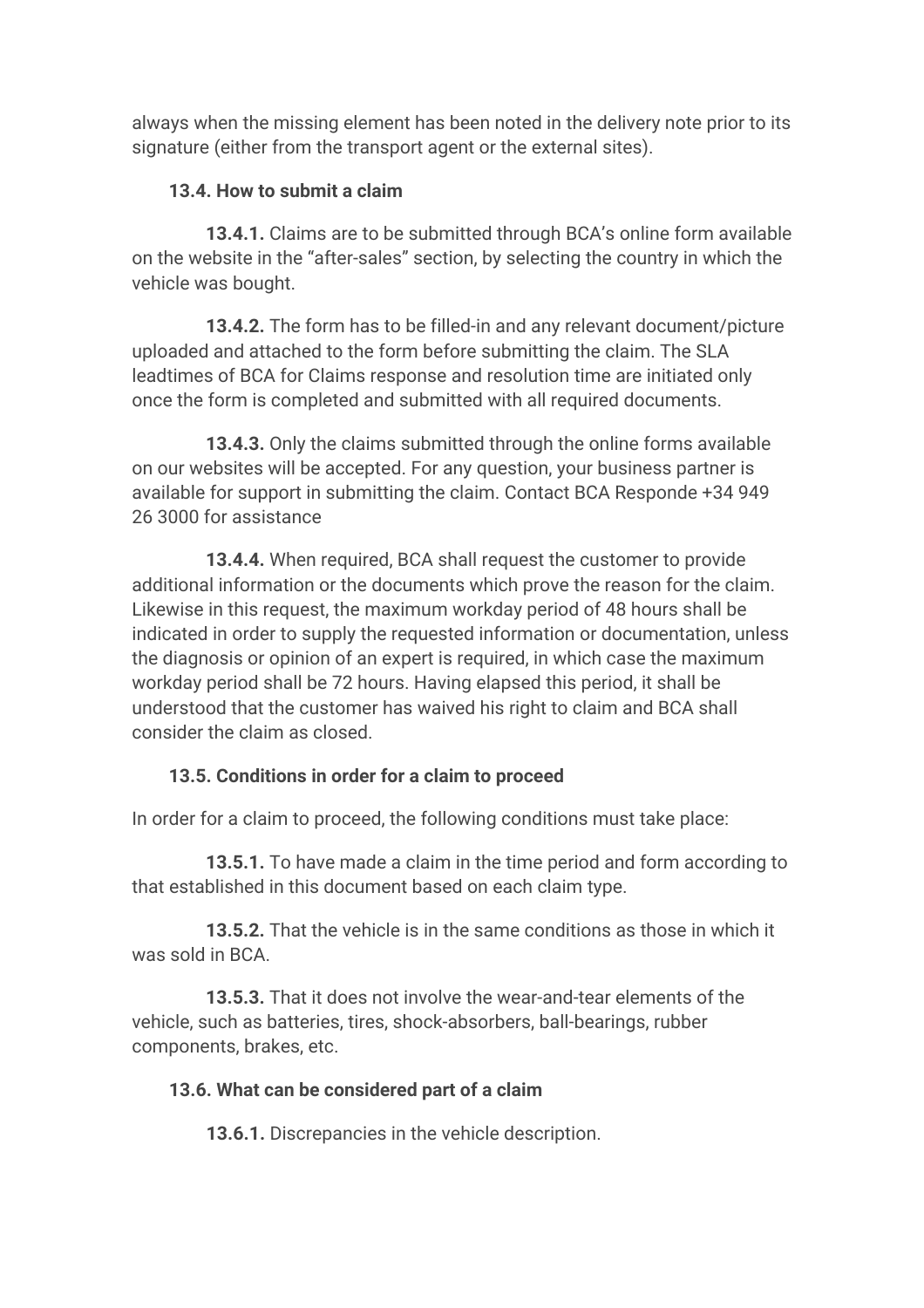Errors in the vehicle description provided by BCA (in written or as photos) are deemed to be acceptable grounds for claim, for the following description items:

- Make
- Model
- First registration year
- Kilometre reading (with a tolerance of 50km)
- Gearbox type (automatic/manual)
- Energy type : Petrol, Diesel, Full Electric, Alternative energies
- Colour of the vehicle (main colour)

• Number of seats (need to clarify when number of seats has been modified)

• Number of doors

• Previous usage of the car : Emergency services, school, taxi, or others

- Margin regime on the car: Margin / VAT car
- Incorret tax type.

 **13.6.2.** Missing elements in the vehicle announced in the auction or previously published by photograph in the web page

 **13.6.3.** The vehicles are not systematically thoroughly checked by either BCA or the vendor for previous damage, accidents, collisions that may have been repaired or remedied. The buyer accepts that it is unknown whether the vehicles offered have had damage/accident/collision.

Therefore, unannounced previous damage on the vehicle will be deemed an acceptable ground for claim.

 **13.6.4.** Any Claim related to damages that may have occurred during the transport delivery service of BCA must be notified on the CMR document and signed both by the Buyer and the Driver who delivered the vehicle(s).

#### **13.7. What happens once the Claim is accepted**

 **13.7.1.** BCA will provide the Buyer with a written confirmation of the Claim acceptance.

 **13.7.2.** If the outcome of the claim implies any payment from BCA to the Buyer, this payment will occur within 4 working days after the claim acceptance to the Buyer.

 **13.7.3.** In case of needed repatriation of the vehicle, BCA and the buyer will coordinate and agree on the most efficient way of repatriation. If a vehicle is returned, vehicle sale price, auction fees and transport to the country of the buyer will be refunded. Buyer is not entitled to claim compensation for any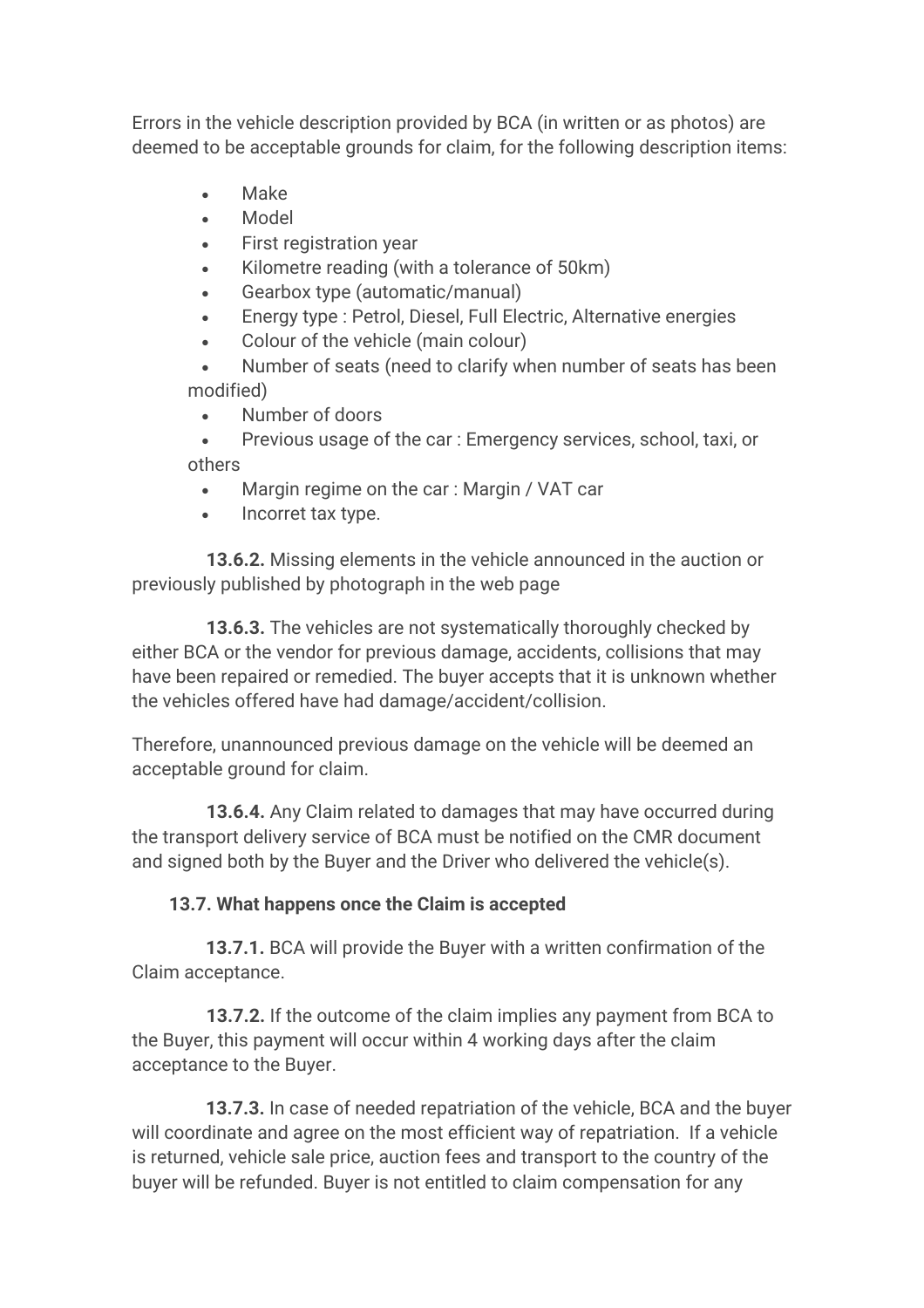improvements made to the purchased vehicle, such as maintenance costs incurred or fuel charges. The cost of return transport will always be borne by BCA.

#### **13.8. What cannot be part of a claim**

 **13.8.1.** Claims related to the general wear and tear of parts or to the vehicle in question will not be taken into account for ground to claim.

 **13.8.2.** BCA will not provide any compensation for any defects, even hidden ones, that may be found on:

 **13.8.2.1.** Vehicles with a mileage of more than 180,000 km or with at least ten (10) years of service from the Vehicle's first registration date

**13.8.2.2.** Vehicles sold under 'Sold as is' Condition

 **13.8.2.3.** Any vehicle identified as non-running or damaged vehicles, or any vehicle included in a "damaged vehicles" or "accident vehicle" auctions.

#### **13.9. Documentation processing**

BCA shall carry out, without exception, the processing of the new documentation for the vehicles sold in their auctions. Given the different origins of the auctioned vehicles, BCA cannot guarantee a uniform period for the documentation transfer.

Based on the document management type which we carry out, BCA has three types of vehicles:

 **13.9.1.** Those announced as "Documentation ready for transfer" or "Doc ready": in this type of claim, the customer can claim the cancellation of the sale-purchase contract (cancel the purchase) starting from 30 calendar days calculated from the payment date of the vehicle by the buyer, where the transfer has not been carried out.

 **13.9.2.** Vehicles with reported incidents: the customer may cancel the sale-purchase contract (cancel the purchase) if the vehicle has not been transferred in 120 calendar days calculated from the payment date by the buyer.

 **13.9.3.** For the remaining vehicles, the customer may cancel the salepurchase contract (cancel the purchase) if in a period of 60 calendar days since the payment date by the buyer, said party does not possess the vehicle transferred to their name.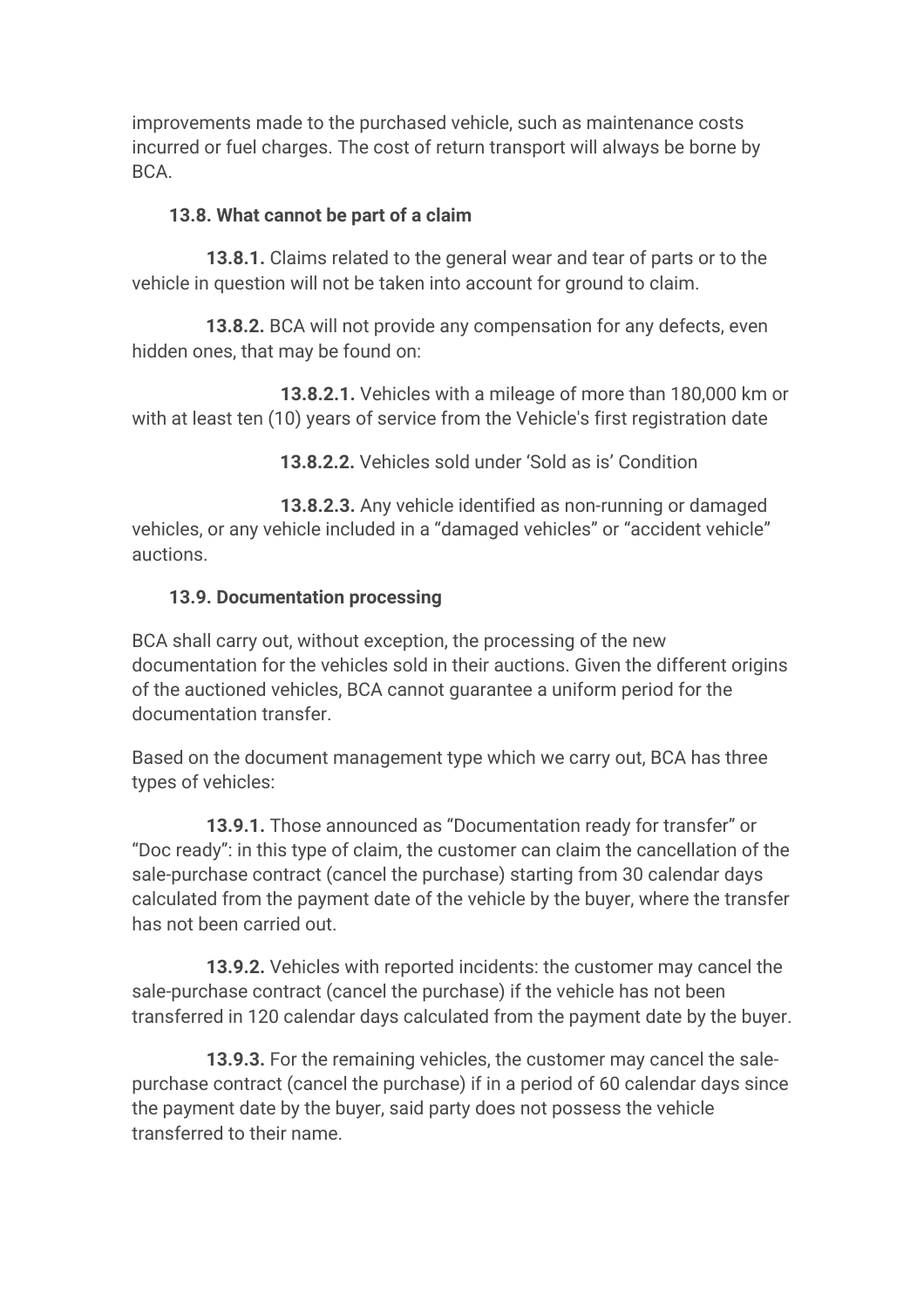In the claims due to delay in the documentation, BCA shall offer the cancellation of the payment. In the case that the buyer accepts, BCA shall proceed to refund the amounts paid by the buyer and in addition up to a maximum of 800 euros when the improvements made in the vehicle have been justified and BCA has verified said improvements.

In the case that the delay or part of the same is due to the delivery of any document by the buyer, these days shall not be taken into account for the effects of the calculation of the delay in the ownership change management of the vehicle.

Other considerations about the documentation:

 **a)** The vehicles marketed by BCA in the transfer process to the buyer customer can be involved in a Temporary Cancellation in the Traffic Authority. It is the buyer customer's responsibility to know the status of the vehicle documentation before said party circulates with it and the penalties which can take place shall be at their charge where required.

 **b)** If there is any vehicle with any documentation incident (reservation of ownership, leasing, etc.), this would be announced in the vehicle description or during the auction in such way that every bidder is informed at the time of making a purchase decision.

 **c)** If once the vehicle is sold, the Technical Data Sheet or the Circulation Permit of the vehicle is missing and this has not been announced in the vehicle description, BCA shall assume the expenses paid by the buyer for the Technical Vehicle Inspection (ITV) or another official organization which issues a duplication for the missing document. It is essential that the customer bill the expenses to BCA attaching a copy of the invoice paid by the customer to the official Organization which issued the missing document in a period of 20 workdays from the communication of the loss. The vehicle preparation expenses in order to pass the inspection shall not be handled by BCA.

#### **13.10. Cancellation of the sale-purchase contract (Cancellation of the purchase)**

 **13.10.1.** In the case that the claim proceeds and it is decided to cancel the sale-purchase contract of the vehicle, BCA shall accept the refund of the amount paid by the buyer in the purchase invoice of the vehicle including the purchase commission of the vehicle and the change of ownership.

 **13.10.2.** In no circumstances, the expenses incurred by the buyer shall not be accepted without the express authorization of BCA (except in the claims classified as documentation delays). The buyer, as a professional from the